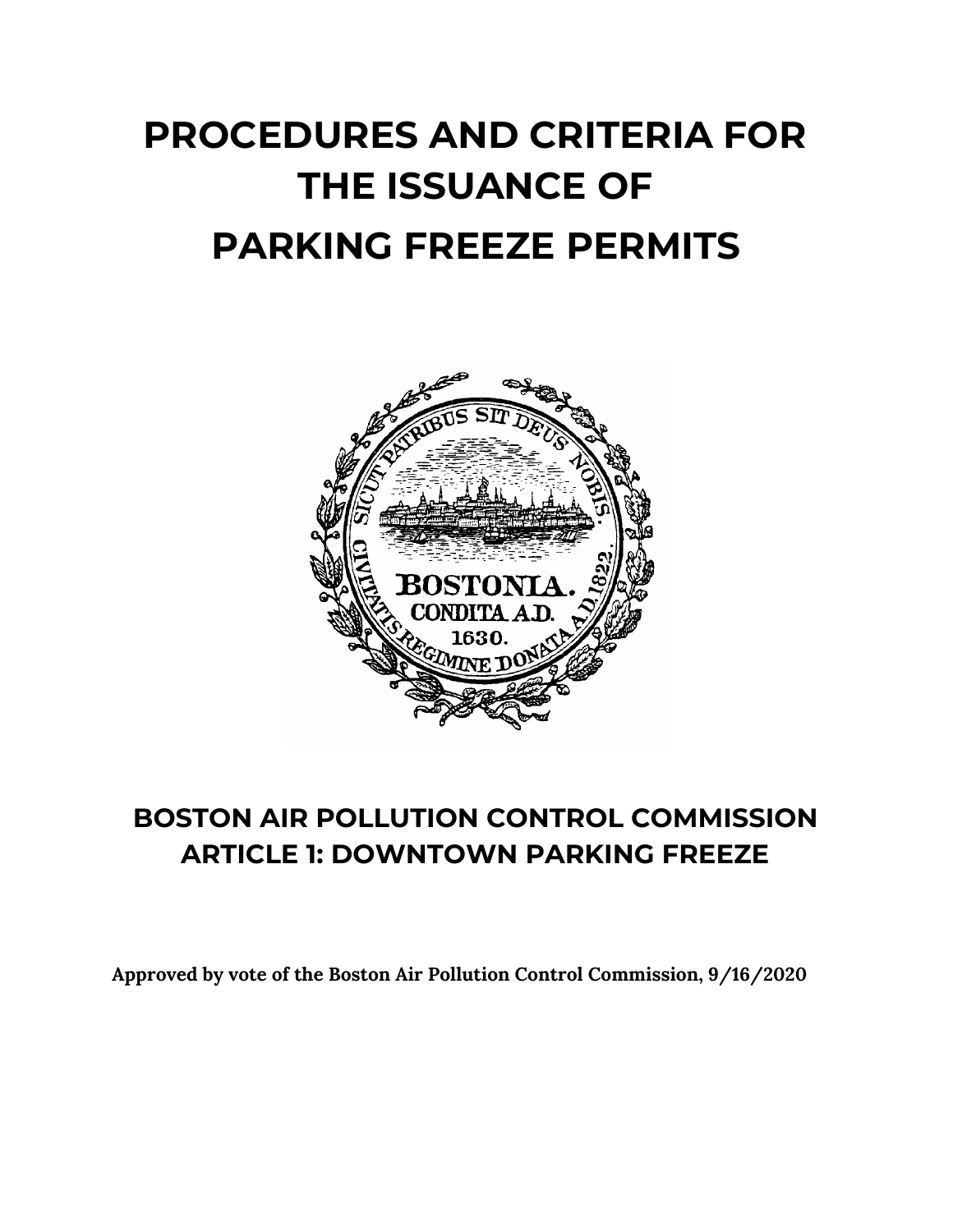# **CONTENTS**

- Section I. Introduction and Purpose
- Section II. Definitions
- Section III. Responsibilities of the Air Pollution Control Commission
- Section IV. General Provisions
- Section V. Applications and Public Hearings by the Air Pollution Control Commission
- Section VI. Criteria for the Issuance of a Parking Freeze Permit & Exemption Certification
- Section VII. Enforcement Proceedings
- Section VIII. Amendments
- Section IX. Severability
- Section X. Effective Date
- Appendix A. Boston Proper Parking Freeze Area
- Appendix B. Fees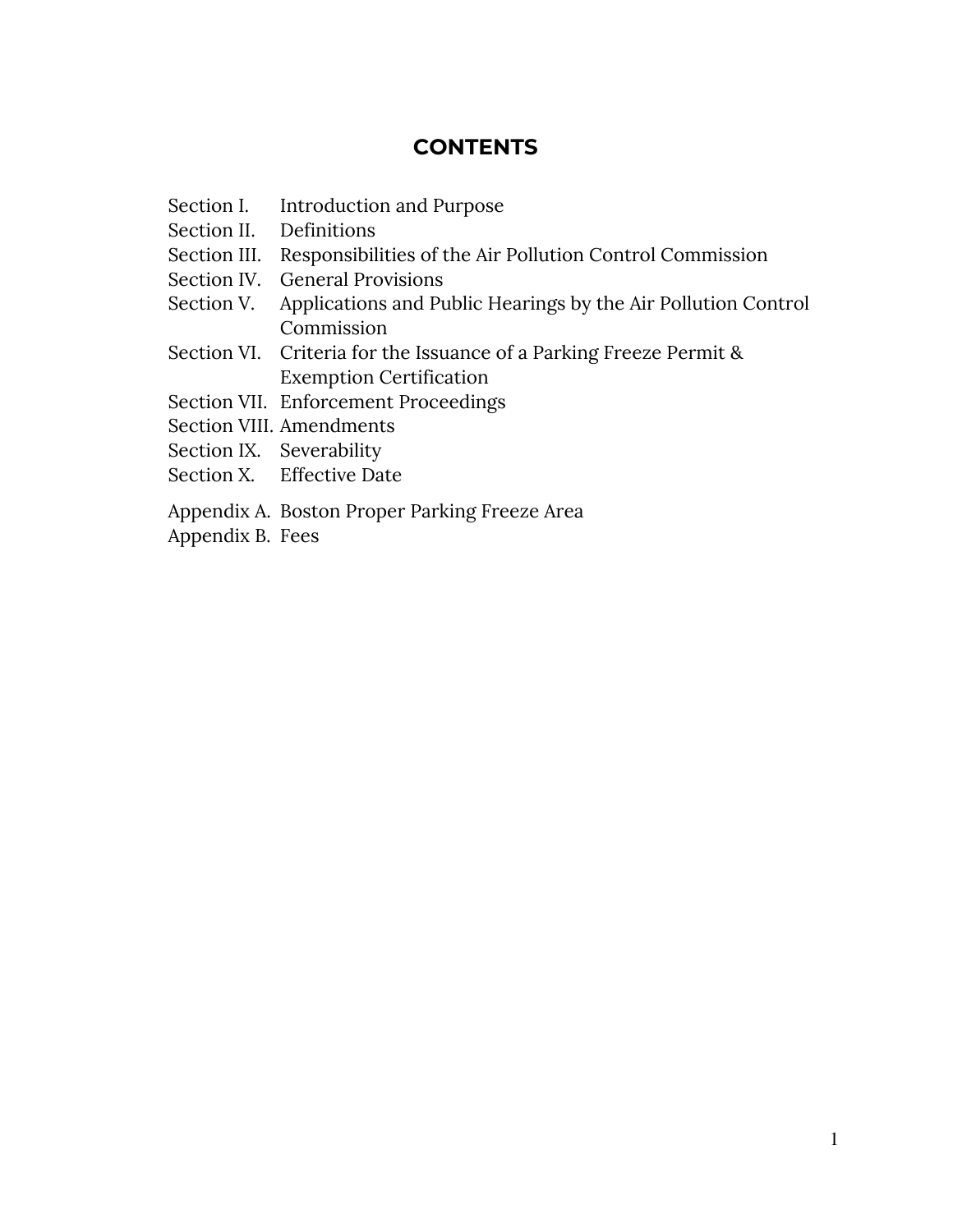# **Section I. Introduction and Purpose**

# A. Establishment of the Parking Freeze

The Downtown Boston Parking Freeze (the "Parking Freeze") was established by the U.S. Environmental Protection Agency through the final amendments to the Transportation Control Plan for the Metropolitan Boston Interstate Air Quality Control Region (40 Code of Federal Regulations 25152) as required by the Clean Air Act. The Parking Freeze covers "Boston Proper," specifically including Downtown Boston, Back Bay, and the South End.

The Parking Freeze established a cap on the total quantity of commercial parking spaces in Boston Proper at the 1973 level of 35,556. Residential parking is outside the scope of the Parking Freeze, as delineated in the definition of Commercial Parking Facility in Section II below. Developers may request a determination of non-applicability of the Parking Freeze to residential parking pursuant to Section III(E).

These Procedures and Criteria were originally adopted by vote of the City of Boston Air Pollution Control Commission pursuant to the delegation of authority from the Governor of the Commonwealth of Massachusetts to issue Parking Freeze Permits within Boston Proper, in accordance with 40 CFR § 52.1135.

The Parking Freeze contributes to meeting the primary air quality standards by achieving a reduction in region-wide vehicle miles traveled. Thus the criteria do not include an evaluation of the localized incremental air pollution impacts associated with a proposed new or modified commercial Parking Facility. Rather, they emphasize capacity, design, and traffic management factors.

# B. Statement of Jurisdiction

These Procedures and Criteria have been adopted by the Boston Air Pollution Control Commission (the "Commission") under the provisions of M.G.L. Chapter 111, § 31C.

The Commission will coordinate and administer the Parking Freeze within Boston Proper. Other City agencies will work in cooperation with the Commission.

# **Section II. Definitions**

BOSTON PROPER or FREEZE AREA means the geographic area subject to the Downtown Parking Freeze bounded by Boston Harbor and Fort Point Channel to the East, the Charles River to the North, Massachusetts Avenue to the West, and the Massachusetts Avenue Connector and Interstate 93 to the South; as detailed in Appendix A.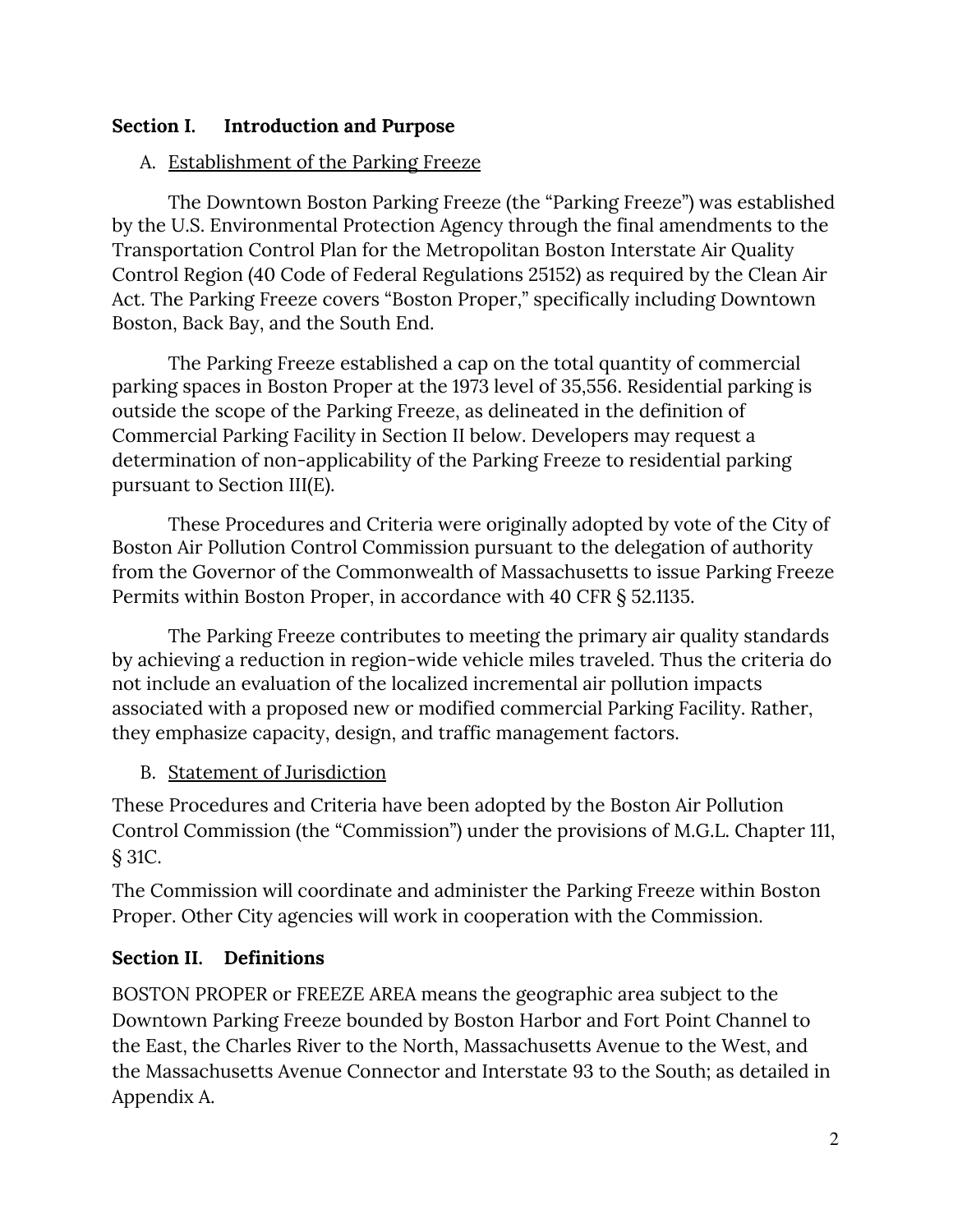BOSTON TRANSPORTATION DEPARTMENT (BTD) means the agency within the City of Boston responsible for transportation and traffic-related activities, including the regulation of off-street parking spaces in the City under M.G.L. Chapter 148, § 56.

COMMENCE CONSTRUCTION means to engage in a continuous program of on-site construction, including site clearance, grading, dredging, or land filling specifically designed for a Parking Facility in preparation for the fabrication, erection, or installation of the building components of the facility. For the purpose of this paragraph, interruptions resulting from acts of God, strikes, litigation, or other matters beyond the control of the owner shall be disregarded in determining whether a construction or modification program is continuous.

COMMENCE MODIFICATION means to engage in a continuous program of on-site modification, including site clearance, grading, dredging, or land filling in preparation for a specific modification of the Parking Facility.

COMMERCIAL PARKING FACILITY shall be defined to include any lot, garage, building, or structure, or combination or portion thereof, on or in which motor vehicles are temporarily parked for a fee, excluding:

- I. a Parking Facility, the use of which is limited exclusively to residents (and guests of residents) of a residential building or group of buildings under common control, or a facility operated solely and exclusively for the benefit of the residents of a specific group of residential buildings,
- II. any facility classified as an Exempt Parking Facility, and
- III. parking on public streets.

COMMERCIAL PARKING SPACE means any Motor Vehicle Parking Space located in a Commercial Parking Facility.

COMMISSION means the Boston Air Pollution Control Commission.

EXEMPT PARKING FACILITY shall be defined to include any lot, garage, building, or structure, or combination or portion thereof that is owned or operated by an entity, the primary business of which is not the operation of parking facilities, that is used exclusively by the entity or its lessees, employees, patrons, customers, clients, patients, or guests, and that is not available for use by the general public at any time.

EXEMPT PARKING SPACE means any Motor Vehicle Parking Space located in an Exempt Parking Facility.

EXEMPTION CERTIFICATION shall be a certification issued to an owner or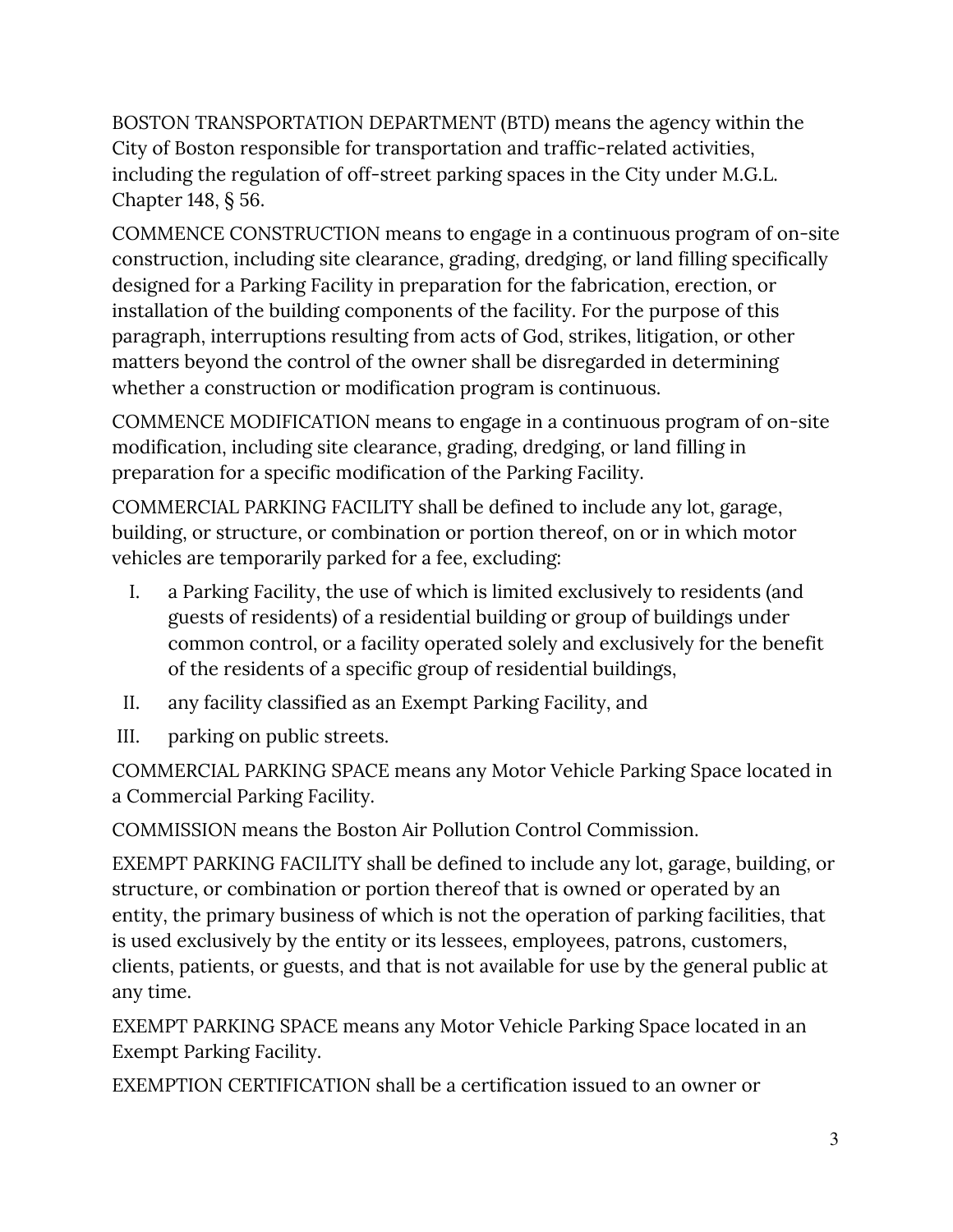operator of an Exempt Parking Facility pursuant to Section V of these Procedures and Criteria.

FREEZE or PARKING FREEZE means to maintain at all times after October 15, 1973, the total quantity of Commercial Parking Spaces available for use in Boston Proper at the same number as were available for use prior to said date.

FREEZE BANK means that part of the inventory of Parking Spaces for Boston Proper held by the Commission, which are not currently available for parking but which can be allocated by the Commission pursuant to these Procedures and Criteria.

MODIFICATION shall constitute any of the following changes to a Parking Facility:

- I. changes to the overall number of Parking Spaces;
- II. changes in the use of the Parking Spaces;
- III. changes in the layout of the Parking Spaces;
- IV. changes in the ingress or egress; or
- V. changes in ownership of the Parking Facility locus.

MOTOR VEHICLE means any equipment or mechanical device propelled primarily on land and licensed to travel on public ways by power other than muscular power, but does not include railroad and railway engines, railcars or rolling stock. This definition includes, but is not limited to, vehicles powered by gasoline and mixtures of simple alcohols and gasoline, diesel fuel and other petroleum products, or electricity.

MOTOR VEHICLE PARKING SPACE or PARKING SPACE means the area of public or private property that is designed or used for the parking or storage of a motor vehicle, excluding areas used for the temporary loading or unloading of goods.

ON-STREET PARKING SPACE means a legal parking space on a public way authorized by BTD. These spaces are not subject to the Parking Freeze and are not counted as part of the inventory.

OFF-STREET PARKING SPACE means a parking space on private or public property adjacent to and/or with access to, but not located on a private or public way.

PARCEL OF LAND means an area of land in one ownership, with definite boundaries. When an area of land is comprised of more than one lot, the lots share a common boundary and are owned or controlled by the same entity or individual(s), and the lots combined are used for the same purpose or enterprise, the Commission may consider the lots as a single merged lot for the purposes of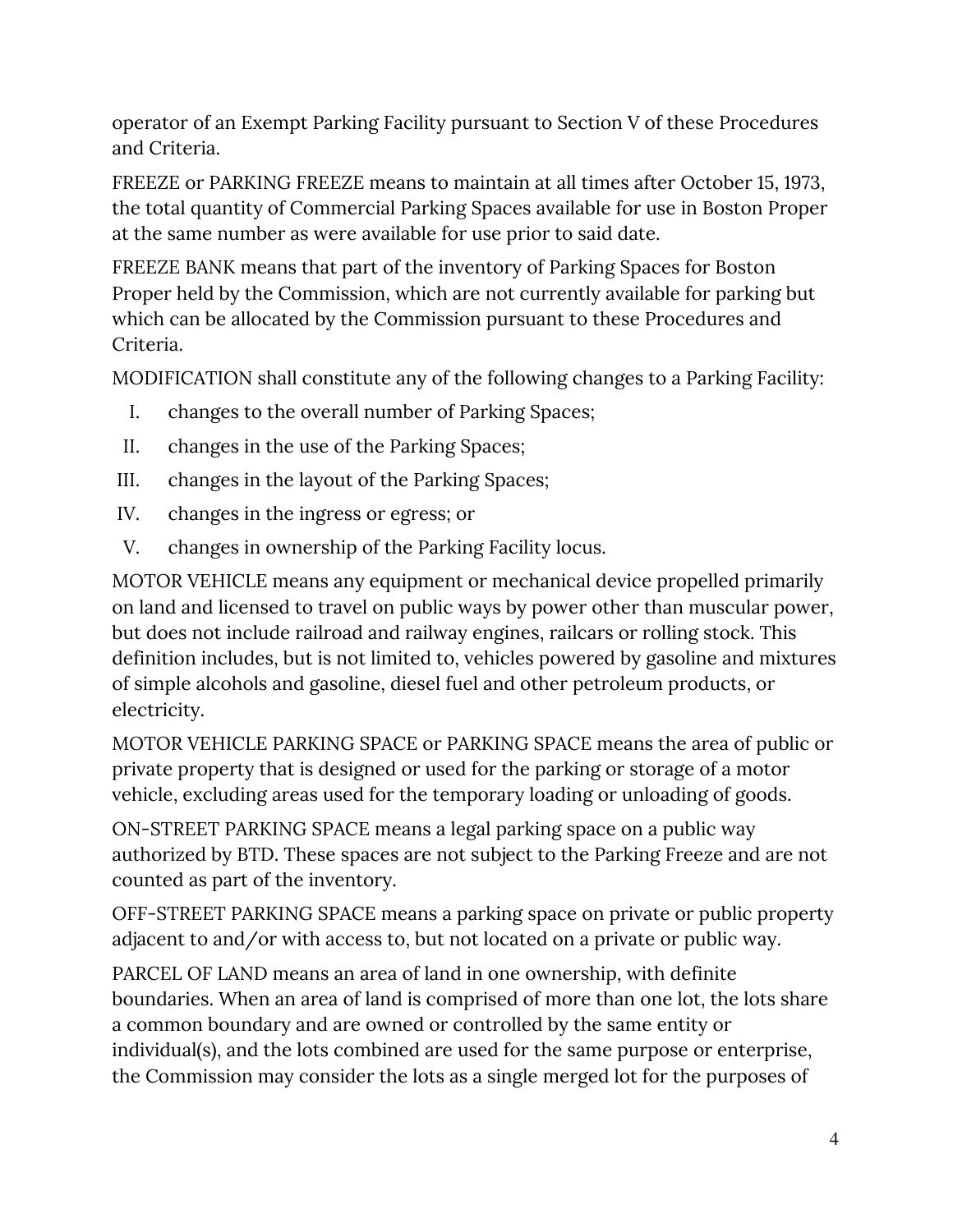applying the provisions herein.

PARKING FACILITY means any lot, garage, building, or structure, or combination or portion thereof, on or in which motor vehicles are temporarily parked, including a Commercial Parking Facility or Exempt Parking Facility, as defined herein.

PARKING FREEZE PERMIT means any permit issued to an owner or operator of a Parking Facility where the Parking Spaces are allocated from the Freeze Bank pursuant to Section V of these Procedures and Criteria.

PERSON shall be defined to include all federal, state, regional, and local political subdivisions, agencies, departments, authorities, and an individual, partnership, association, firm, syndicate, company, trust, corporation, or any other entity recognized by law as the subject of rights and duties.

SURROUNDING AREA shall be defined as 300 feet from the development project's limit.

# **Section III. Responsibilities of the Air Pollution Control Commission**

- A. The Commission is a five (5) member body established pursuant to the City of Boston Code, Ordinances, Chapter 7, Section 2. It is provided full jurisdiction to regulate and control atmospheric pollution under M.G.L. Chapter 111, § 31C and 40 Code of Federal Regulations 52.1135, and other applicable laws, ordinances, and regulations.
- B. The Commission shall, on behalf of the City of Boston, coordinate and administer the issuance of Parking Freeze Permits, as well as Exemption Certifications. In carrying out this responsibility, the Commission shall perform, or cause to be performed, the following duties, among others:
	- i. Maintain to the extent possible complete and accurate records that indicate the current inventory of allocated Commercial Parking Spaces and Exempt Parking Spaces located within the Freeze Area and the current number of Commercial Parking Spaces that are available for allocation pursuant to these Procedures and Criteria;
	- ii. In accordance with the procedures set below, process all applications for Parking Freeze Permits, as well as Exemption Certifications; and
	- iii. Prepare an annual report to the Regional Administrator of the Environmental Protection Agency and Commissioner of the Commonwealth of Massachusetts Department of Environmental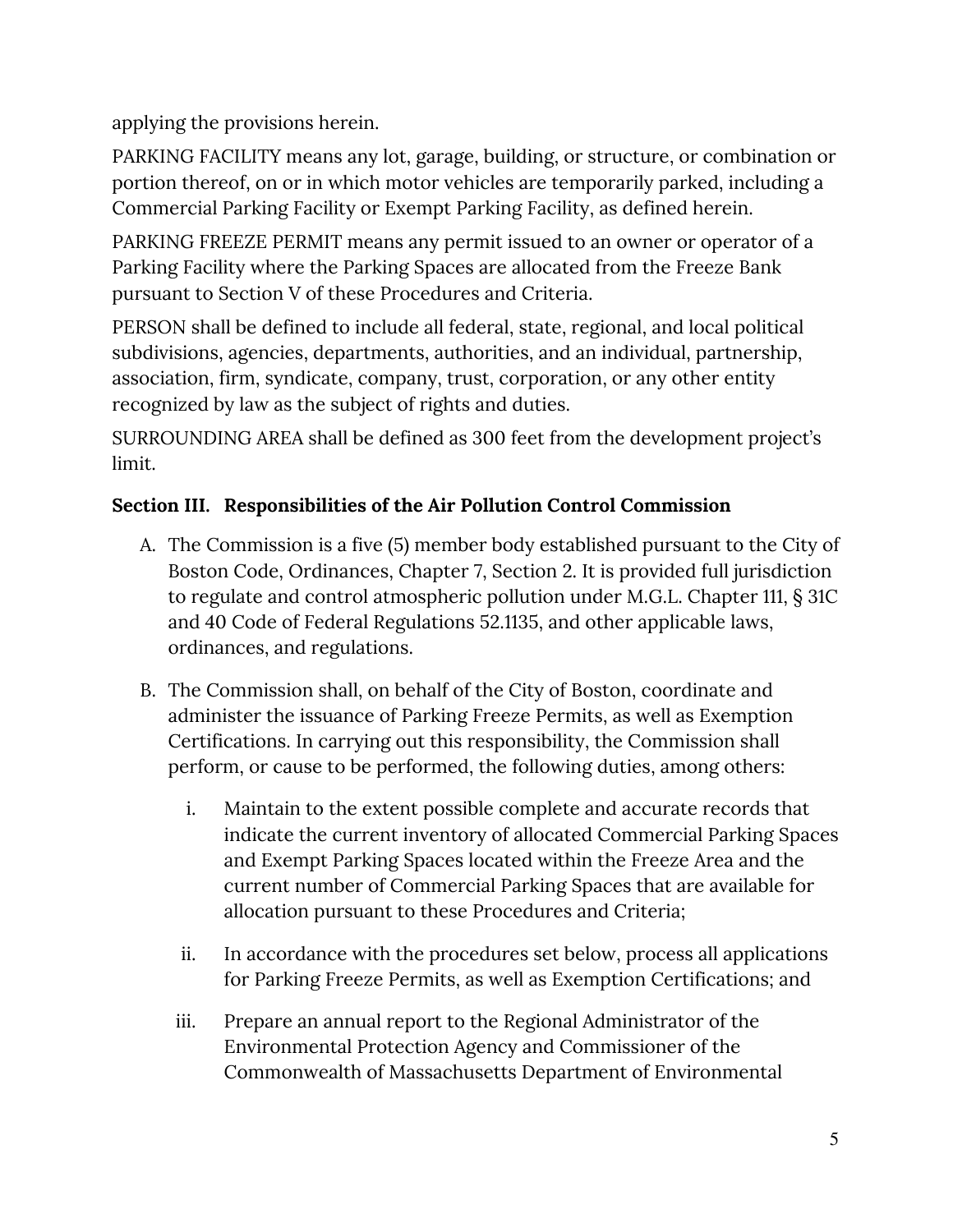## Protection.

- C. In carrying out these duties, the Commission shall consult with and seek the assistance of other appropriate agencies of the city, state, and federal governments, including requesting that the Boston Redevelopment Authority, doing business as the Boston Planning and Development Agency (the "BPDA"), or any successor Agency, and the BTD or any successor Department, analyze and make recommendations on applications for Parking Freeze Permits and Exemption Certifications.
- D. The Commission shall, by majority vote, approve, disapprove, or approve with conditions all applications for Parking Freeze Permits and Exemption Certifications, provided, however, that it may delegate its authority as provided herein.
- E. The Commission or its designee shall, upon request, review documentation regarding proposed construction or modification of Parking Spaces to determine whether the proposed construction or modification concerns Commercial Parking Spaces or Exempt Parking Spaces. Should the Commission or its designee determine that the Parking Freeze and these Procedures and Criteria are not applicable, the Commission or its designee shall issue a letter stating said determination.
- F. The Commission shall have the power to enforce the provisions of these Procedures and Criteria and the provisions of 40 CFR 52.1135 and to modify, amend, or rescind its approval of a Parking Freeze Permit or Exemption Certification.
- G. The Commission or its designee may, as far as it deems necessary in carrying out the provisions herein, enter upon any lands subject to a Parking Freeze Permit, at reasonable times and without prior notice, in order to conduct inspections related to compliance with the terms and conditions of a Parking Freeze Permit or Exemption Certification.

# **Section IV. General Provisions**

A. Any owner or operator of a Commercial Parking Facility must maintain a valid Parking Freeze Permit pursuant to Section V of these Procedures and Criteria. Likewise, any owner or operator of an Exempt Parking Facility must maintain a valid Exemption Certification pursuant to Section V of these Procedures and Criteria.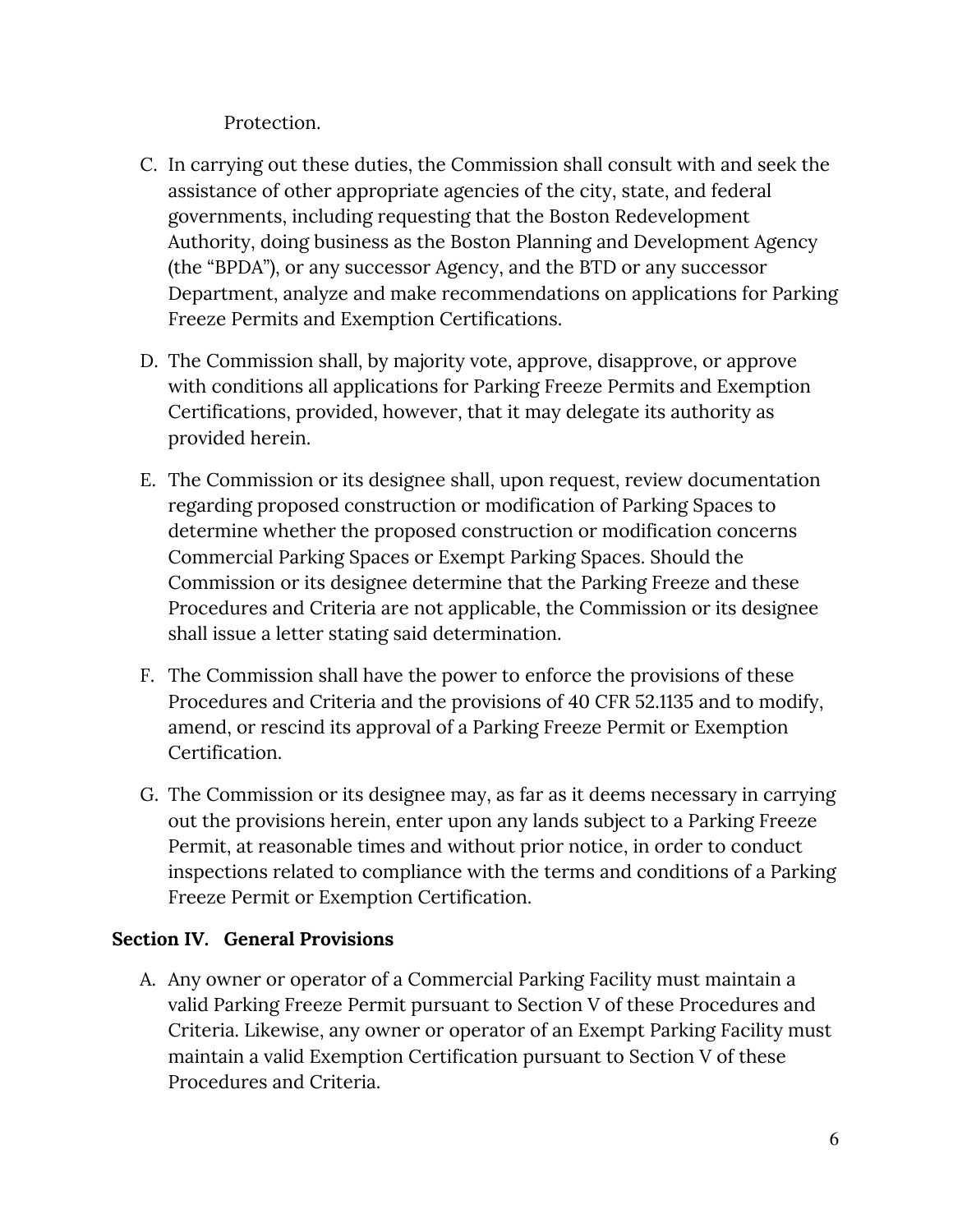- B. No person shall commence construction or modification of a Commercial Parking Facility or Exempt Parking Facility within Boston Proper without first obtaining a Parking Freeze Permit or Exemption Certification from the Commission.
- C. Any Parking Facility with both Commercial Parking Spaces and Exempt Parking Spaces must obtain a Parking Freeze Permit. Said Parking Freeze Permit shall indicate the location of the Commercial Parking Spaces and Exempt Parking Spaces, the number of Commercial Parking Spaces and Exempt Parking Spaces, the means by which the general public will be excluded from the Exempt Parking Spaces, and the special conditions, if any, upon which approval is given. The Parking Facility need not obtain a separate Exemption Certification.
- D. Any modification of an existing Commercial Parking Facility or Exempt Parking Facility that solely decreases the number of parking spaces at the existing Parking Facility, or changes the layout of existing parking spaces, may be approved administratively by the Commission's designee. The requirements of Section V(A)(iii) and Section V(D) shall not apply to such modifications.
	- i. The Commission's designee shall approve such modification, provided the permittee under the existing Parking Freeze Permit or Exemption Certification provides the Commission an up-to-date site plan and justification for such change or decrease, to be reflected in the Commission's records. Failure to do so shall constitute a violation of these Procedures and Criteria and may result in enforcement action pursuant to Section VII. Said site plan must include, at a minimum, the existing conditions, the proposed project, grading and spot elevations, location of the facility, layout of all the spaces, entry and exit locations, and total square footage of the parking area.
- E. Any modification of an existing Commercial Parking Facility or Exempt Parking Facility that solely changes the ownership of the existing Parking Facility may be approved administratively by the Commission's designee. The requirements of Section V(A)(iii) and Section V(D) shall not apply to such modifications.
	- i. The Commission's designee shall approve such proposed modification, provided the permittee provides notice to the Commission within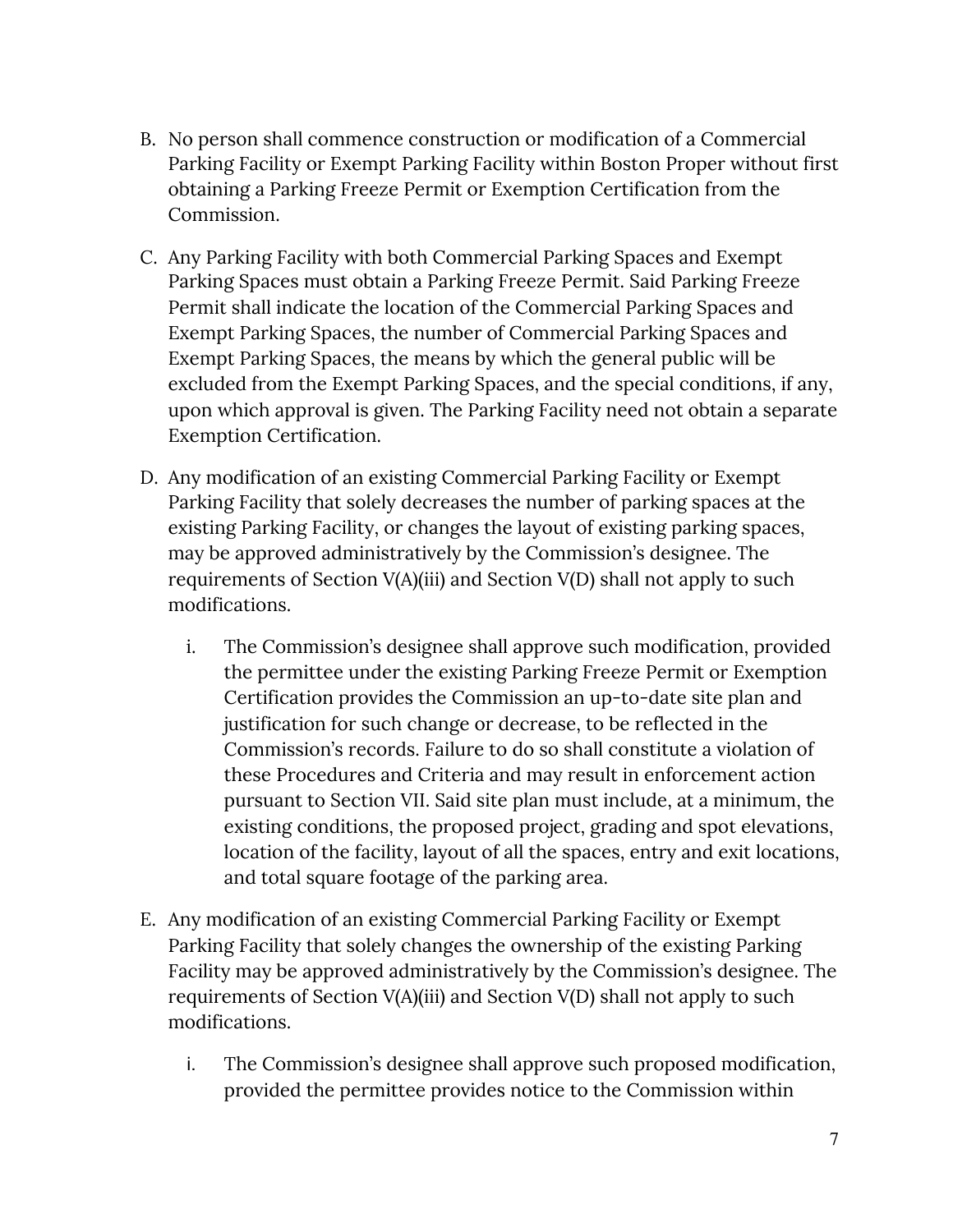fourteen (14) days of the change. Failure to do so shall constitute a violation of these Procedures and Criteria and may result in enforcement action pursuant to Section VII. Notice shall include (i) a copy of the instrument evidencing the transfer of the rights and obligations under such Parking Freeze Permit or Exemption Certification to the successor-owner and assumption by the successor- owner of said rights and obligations and (ii) the name and address of the new owner, to be reflected in the Commission's records.

- F. Exempt Parking Facilities are not subject to the Freeze Bank but are subject to requirements of these Procedures and Criteria. For the purpose of these Procedures and Criteria, an Exemption Certification shall only be granted by the Commission upon a determination by the Commission that the facility is operated in a manner such that the general public is effectively excluded from parking in the facility. The applicant for an Exemption Certification shall have the burden of proving by a preponderance of evidence that the parking spaces are not subject to the requirements of the Freeze Bank. Failure to provide adequate evidence to the Commission supporting this burden shall be sufficient cause for the Commission to deny an application for an Exemption Certification. Any parking space that is available for use by the general public for a fee at any time of the day is covered by the Parking Freeze and these Procedures and Criteria.
- G. In determining the number of Commercial Parking Spaces available for allocation hereunder, only Commercial Parking Spaces and legal On-Street Parking Spaces that have been physically eliminated shall be counted. The number of Parking Spaces shall be determined according to the following formula whenever the Parking Spaces are not conspicuously delineated:
	- i. self-Parking Facility 1 space/300 sq. ft.
	- ii. attended Parking Facility 1 space/200 sq. ft.
- H. Rights to eliminated Parking Spaces cannot be transferred by or between any person or entities, or between parcels of land, but shall revert back to the City for inclusion in the Freeze Bank.
- I. Any modification or closing of a Commercial Parking Facility that reduces the number of Commercial Parking Spaces available at a specific site must be reported to the Commission in writing, and shall specify the exact number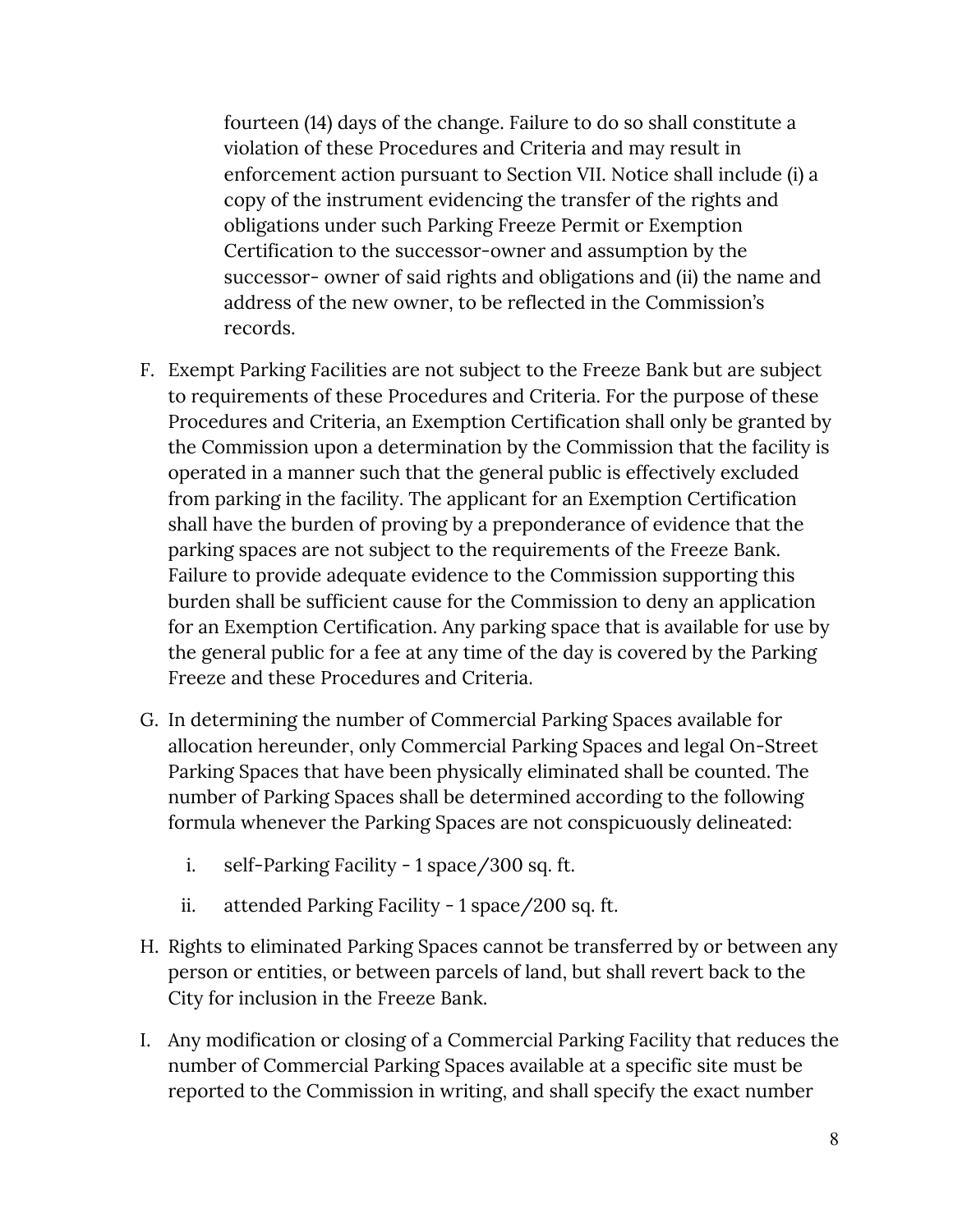and location of spaces eliminated and the reasons for the elimination, pursuant to Section IV(D). Failure to do so shall constitute a violation of these Procedures and Criteria and may result in enforcement action pursuant to Section VII. All such spaces will then be added to the Freeze Bank and be available for allocation within the Freeze Area pursuant to these Procedures and Criteria. Provided that the decrease in the number of Commercial Parking Spaces available at a lot or facility is temporary and for less than one year, that after the interim period the original number of spaces is not exceeded and the entrances and the exits are not changed, and that the decrease and the date at which the decrease takes effect are noted in the facility's records in a detailed manner, the decrease need not be reported.

- J. Any modification or closing of an Exempt Parking Facility that reduces the number of Exempt Parking Spaces available at a specific site must be reported to the Commission in writing, and shall specify the exact number and location of spaces eliminated and the reasons for the elimination, pursuant to Section IV(D). Failure to do so shall constitute a violation of these Procedures and Criteria and may result in enforcement action pursuant to Section VII. Provided that the decrease in the number of Exempt Parking Spaces available at a lot or facility is temporary and for less than one year, that after the interim period the original number of spaces is not exceeded and the entrances and the exits are not changed, and that the decrease and the date at which the decrease takes effect are noted in the facility's records in a detailed manner, the decrease need not be reported.
- K. Parking Spaces allocated to a Commercial Parking Facility pursuant to these Procedures and Criteria shall be returned to the Freeze Bank when the holder of a Parking Freeze Permit has failed to complete the construction or modification of the Commercial Parking Facility within three (3) years from the date of issuance, unless an extension has been granted by the Commission. If, at the end of the three-year period the project is not completed, an extension may be requested, in writing, from the Commission. Such request must show (a) good cause exists for the delay in proceeding, and (b) the holder of a Parking Freeze Permit has continued to pursue the project diligently in other forums in the intervening period; provided, however, that unfavorable financial circumstances shall not constitute good cause for delay. If an extension is not granted, any Parking Spaces associated with Parking Freeze Permit shall be returned to the Freeze Bank.
- L. Any holder of a Parking Freeze Permit or Exemption Certification must notify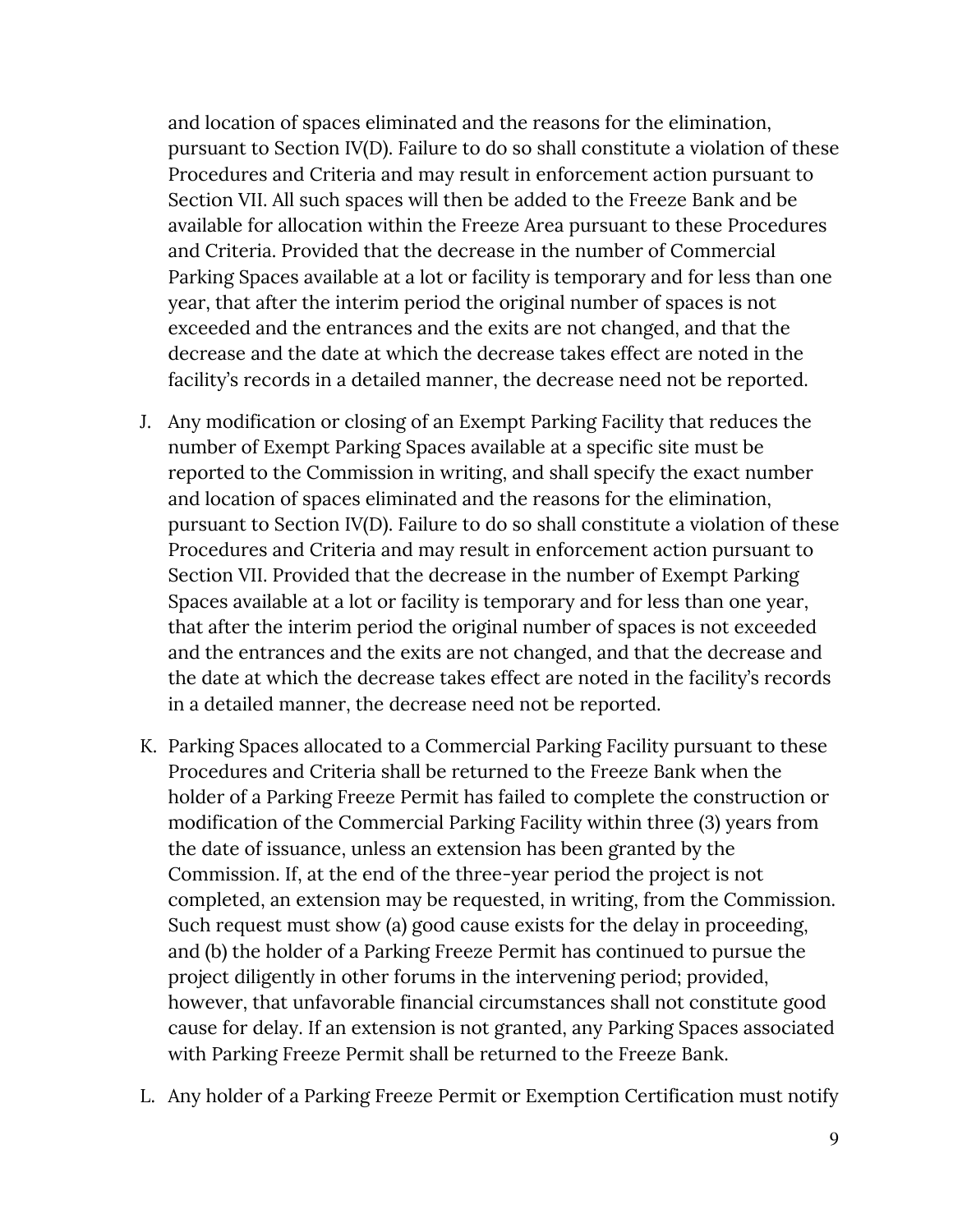the Commission in writing, if, at the end of the construction or modification of the Commercial or Exempt Parking Facility, the number of Commercial Parking Spaces and/or Exempt Parking Spaces in the Parking Facility is less than the number of Parking Spaces allocated in the Parking Freeze Permit or Exemption Certification. Such notification shall specify the exact number of Commercial and/or Exempt Parking Spaces in the Parking Facility and request the Parking Freeze Permit or Exemption Certification be modified pursuant to Section IV(D). Any Commercial Parking Spaces not included in the modified Parking Freeze Permit shall be returned to the Freeze Bank.

- i. Failure to report that the number of Commercial Parking Spaces and/or Exempt Parking Spaces in the Parking Facility is less than the number of Parking Spaces allocated in the Parking Freeze Permit or Exemption Certification, provided the decrease is not a temporary change recorded pursuant to Section IV(J), shall constitute a violation of these Procedures and Criteria and may result in enforcement action pursuant to Section VII, up to and including modification, suspension or revocation of the Parking Freeze Permit or Exemption Certification.
- M. Any construction or modification of a Commercial or Exempt Parking Facility authorized pursuant to a Parking Freeze Permit or Exemption Certification issued under these Procedures and Criteria shall be carried out in accordance with the site plan and design submitted with the application. Said site plan must include, at a minimum, the existing conditions, the proposed project, grading and spot elevations, location of the facility, layout of all the spaces, entry and exit locations, and total square footage of the parking area. Should the applicant wish to alter the site plan or design submitted with the application subsequent to issuance of the Parking Freeze Permit or Exemption Certification, the Commission must approve any change in said plan or design prior to the applicant undertaking such construction or modification.
- N. Prior to requesting a modification to a Parking Freeze Permit or Exemption Certification, the holder of a Parking Freeze Permit or Exemption Certification may request a determination from the Commission as to whether any proposed change in the operation of the Parking Facility will require a modification to the Parking Freeze Permit or Exemption Certification.
- O. All Commercial Parking Facilities (excluding garages) shall comply with the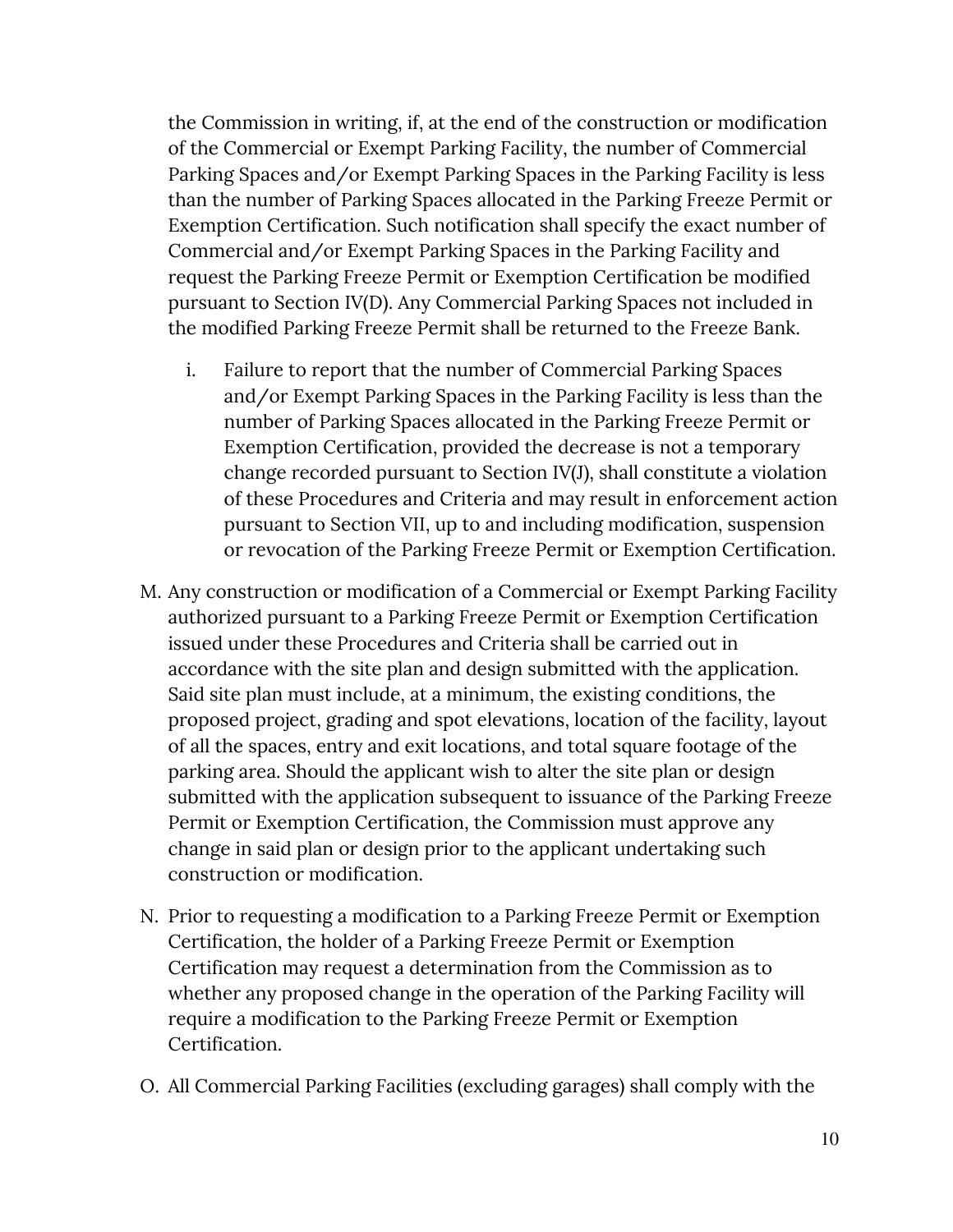City of Boston Transportation Department's Rules Regulating Open-Air Parking Spaces.

- P. No Commercial Parking Facility or Exempt Parking Facility shall at any time exceed its approved capacity.
- Q. The issuance of a Parking Freeze Permit or Exemption Certification hereunder shall in no way be considered or construed to provide the owner, operator or tenant of a Commercial Parking Facility or Exempt Parking Facility with any rights or approvals to use such parking spaces under any other law, ordinance or regulation and shall not be construed to confer a "property right".

# **Section V. Applications and Public Hearings of the Air Pollution Control Commission**

- A. Procedures for Obtaining or Modifying a Parking Freeze Permit or Exemption Certification
	- i. Any new or existing Commercial Parking Facility or Exempt Parking Facility is subject to these Procedures and Criteria, and must submit an application for a Parking Freeze Permit or Exemption Certification, prior to commencing construction or modification.
	- ii. Every application for a Parking Freeze Permit or Exemption Certification shall be submitted on such a form as the Commission may, from time to time, designate. All information and required design and site plans shall be furnished. If an application is incomplete in any respect, it may be rejected.
	- iii. Fees for processing applications for a Parking Freeze Permit or Exemption Certification shall be paid by check, made out to the City of Boston Air Pollution Control Commission, and submitted along with the application. No Parking Freeze Permit or Exemption Certification shall be issued until the application fee, as designated by the Commission in Appendix B, has been collected. In addition, the applicant shall be responsible for the costs of the advertising fees associated with the publication of the notice of hearing.
	- iv. One (1) paper copy and one (1) electronic copy of every application for a Parking Freeze Permit or Exemption Certification, including the associated site plan, shall be submitted to the Boston Air Pollution Control Commission. Hard copies can be mailed or hand delivered to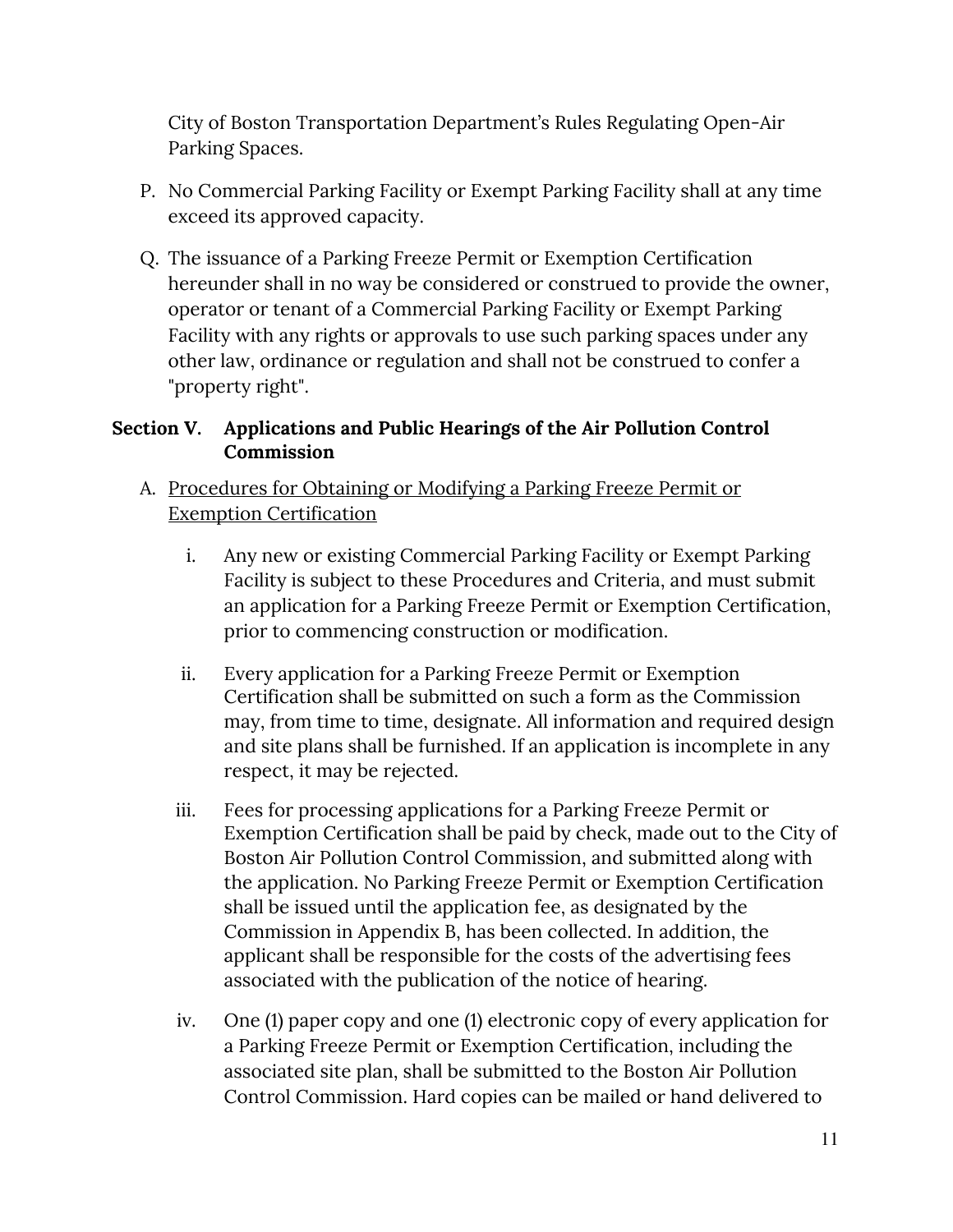Boston City Hall, Room 709, Boston, MA 02201.

# B. Procedures for Renewing a Parking Freeze Permit or Exemption Certification

- i. A Parking Freeze Permit or Exemption Certification issued hereunder shall, unless said Parking Freeze Permit or Exemption Certification has been suspended or revoked, expire on the first day of July in the year succeeding the year in which it was issued. Every holder of a Parking Freeze Permit or Exemption Certification must annually renew said Parking Freeze Permit or Exemption Certification on or before the first day of July by submitting the renewal form as designated by the Commission, as well as any required documentation.
- ii. The Commission, through its designee, will annually renew existing Parking Freeze Permits and Exemption Certifications for a fee, as designated by the Commission in Appendix B, when the applicant certifies there have been no modifications to the Commercial Parking Facility or Exempt Parking Facility.
- iii. After the first day of July, the Commission may allow a grace period of up to 10 business days to allow any holders of a Parking Freeze Permit or Exemption Certification to renew their Parking Freeze Permit or Exemption Certification. Holders of a Parking Freeze Permit or Exemption Certification that fail to renew their Parking Freeze Permit or Exemption Certification on or before the first day of July or during the allotted grace period, shall be subject to enforcement proceedings listed in Section VII of these Procedures and Criteria.

# C. Renewal Requirements

i. Any holder of a Parking Freeze Permit shall at the time of renewal, unless said Parking Freeze Permit has been suspended or revoked, submit a signed renewal form, as the Commission may, from time to time, designate, which shall report any reduction in the number of Commercial Parking Spaces available in the Parking Facility and the reasons for the elimination. All such spaces included within the reduction will then be added to the Freeze Bank and be available for allocation within the Freeze Area pursuant to these Procedures and Criteria.

A Parking Freeze Permit will not be renewed should an applicant fail to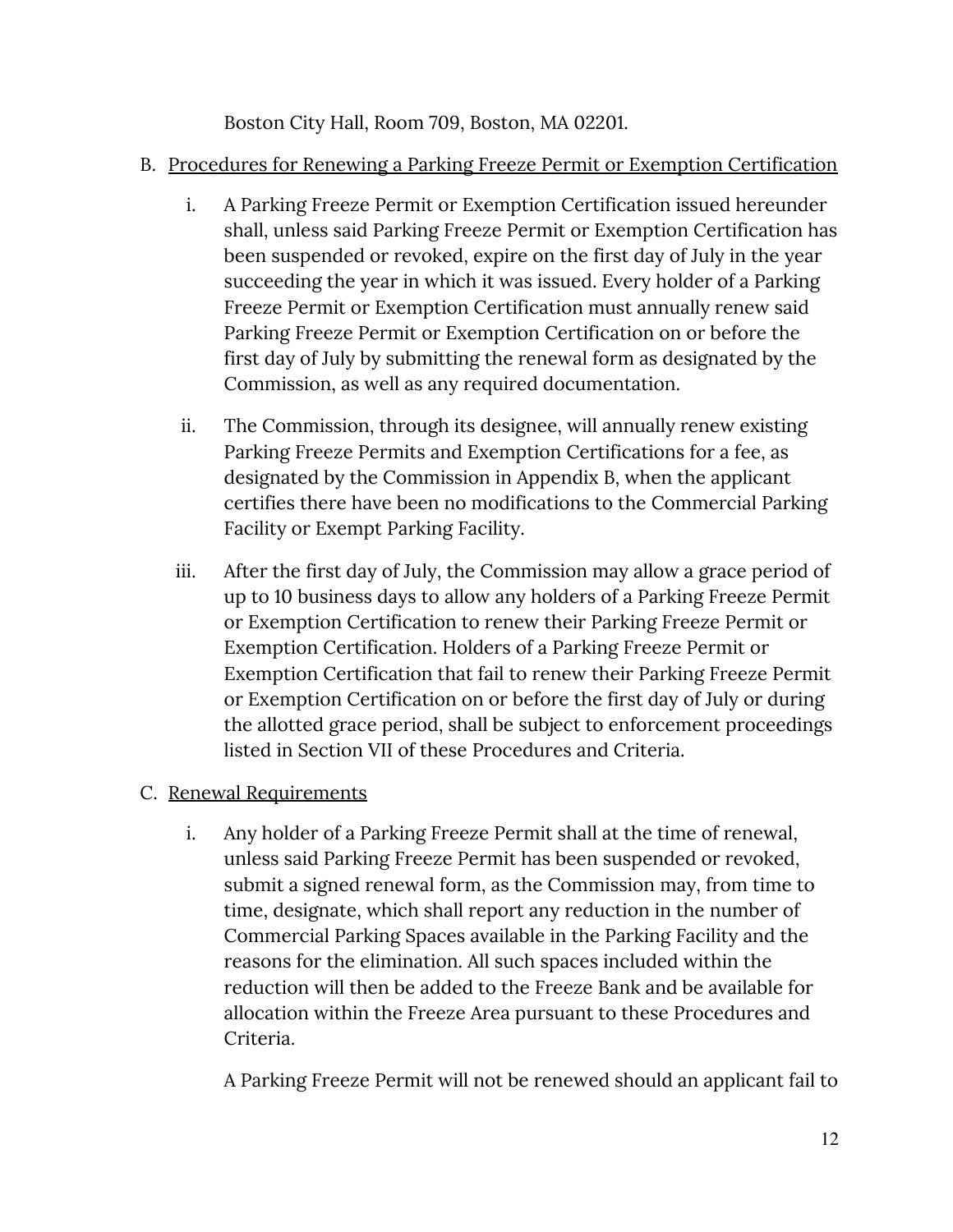provide the renewal form or renewal fee.

ii. Any holder of an Exemption Certification shall at the time of renewal, unless said Exemption Certification has been suspended or revoked, submit a signed certification form, as the Commission may, from time to time, designate, and an annual report detailing the measures and methods employed to exclude use by the general public.

An Exemption Certification will not be renewed should an applicant fail to provide the signed certification form or annual report, or to demonstrate to the Commission's satisfaction that the general public is effectively excluded from the Parking Facility.

iii. Any holder of a Parking Freeze Permit issued hereunder to a Parking Facility with both Commercial Parking Spaces and Exempt Parking Spaces shall at the time of renewal, submit a signed renewal form, as the Commission may, from time to time, designate, which shall report any reduction in the number of Commercial Parking Spaces available in the Parking Facility and the reasons for the elimination. All such spaces will then be added to the Freeze Bank and be available for allocation within the Freeze Area pursuant to these Procedures and Criteria. Additionally, said holder must also submit a signed certification form, as the Commission may, from time to time, designate, and an annual report detailing the measures and methods employed to exclude use by the general public.

A Parking Freeze Permit for a Parking Facility with both Commercial Parking Spaces and Exempt Parking Spaces will not be renewed should an applicant fail to provide the signed renewal form, the signed certification form, or annual report, or to demonstrate that the general public is effectively excluded from the Exempt Parking Spaces.

## D. Time Periods

i. The Commission shall hold hearings regarding applications for Parking Freeze Permits or Exemption Certifications at least quarterly on or about the 15th day of March, June, September, and December, provided there are applications for Parking Freeze Permits or Exemption Certifications submitted by the filing deadline.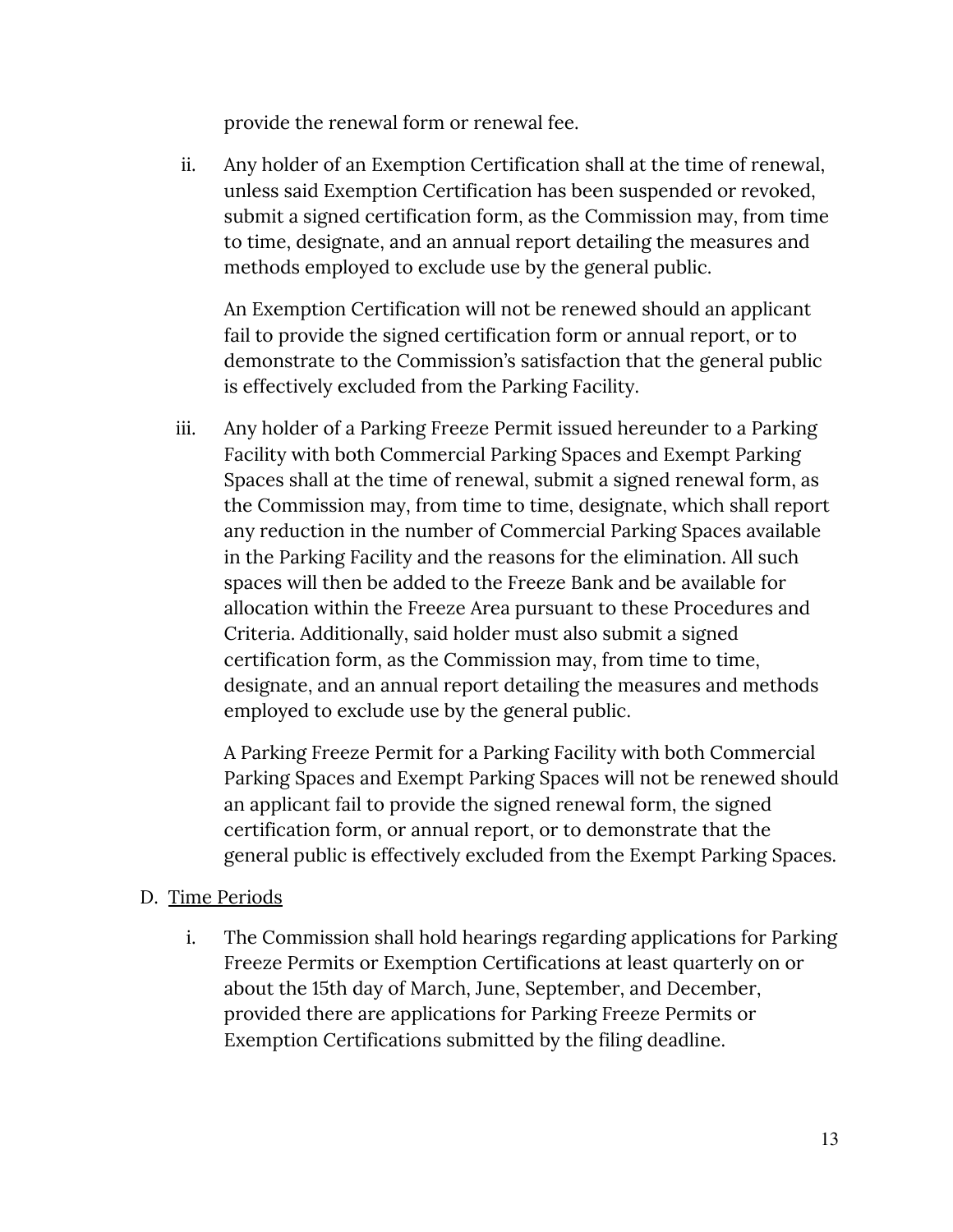- ii. Only applications received at least thirty (30) days prior to the next scheduled hearing will be considered at that date, unless the Commission, at its discretion, has granted permission in writing for a late filing and the applicant is capable of meeting all notification requirements. All applications to request a new or to modify an existing Parking Freeze Permit or Exemption Certification, not handled administratively pursuant to Section IV(D) or Section IV(E), will be considered in the order received.
- iii. The Commission shall provide the applicant a Notice of Public Hearing which must be published by the applicant, at its expense, in a newspaper of general circulation in the Freeze Area. The notice shall be published at least fourteen (14) days, but not more than twenty-one (21) days in advance of the hearing and shall state the date, time, and place of such hearing, as well as a description of the premises, including a street address, if any, and a brief description of the request. The notice shall indicate that a copy of the application(s) is available for public inspection at the office of the City of Boston Environment Department. A copy of the notice, as published, and the date, page, and name of the publication shall be submitted to the Commission prior to the hearing date.
- iv. The applicant shall provide notification in writing, or by other means such as the Commission may determine, to all abutters of the affected premises with a copy of the public hearing notice at least fourteen (14) but not more than twenty-one (21) days prior to the hearing. Written notice shall be provided by hand delivery or certified mail (return receipt requested), or by certificates of mailing. Evidence of these efforts shall be supplied to the Commission prior to the hearing date.
	- a. Abutters shall mean owners of land abutting the affected premises and owners of land directly opposite on any public or private street or way, and owners of land within 300 feet of the property line of the affected premises.
	- b. Abutter notices shall be sent in both English and the second most commonly spoken language(s) in the neighborhood(s) where the project is proposed, per the instructions outlined in the Commission's Filing Guide.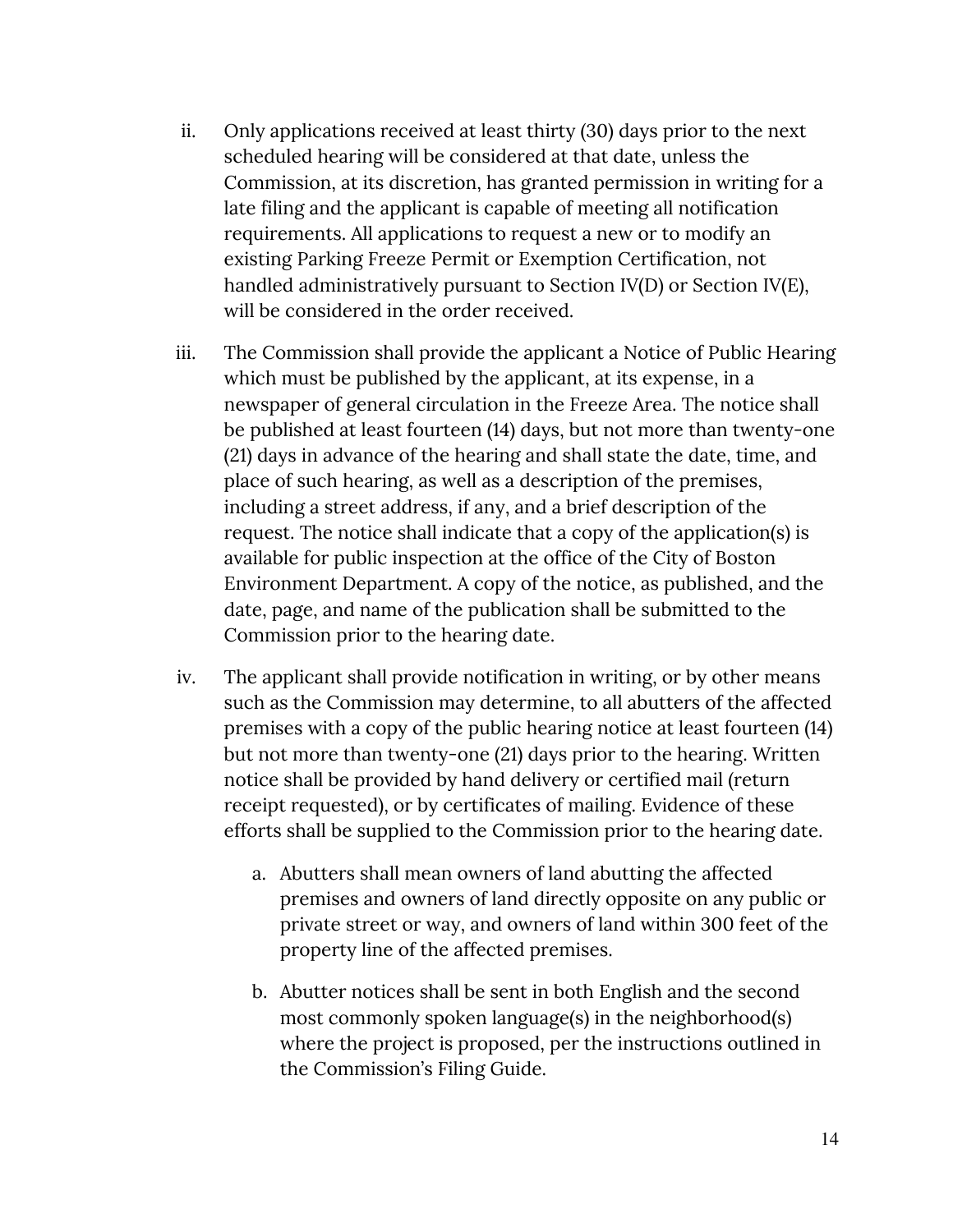- v. Fourteen (14) days before the hearing date, the Commission's designee will complete a joint staff report, on such a form as the Commission may, from time to time, designate, that analyzes the application, presents transportation and planning facts and data relevant to the criteria set out in Section VI, and highlights any further information required in order to make a full assessment of the application, incorporating any additional information provided by the BTD, the BPDA, or the Mayor's Office.
- vi. An advance notice of the date of the next hearing will be published at least ten (10) days prior to said hearing by the Boston City Clerk.
- vii. A notice of all applications to be heard at the hearing shall be sent to the Regional Administrator, Environmental Protection Agency, and to the Commissioner, Massachusetts Department of Environmental Protection, by the Commission's designee. Notice shall also be sent to the Office of Neighborhood Services and to each District City Councilor representing any part of the Freeze Area at least ten (10) days prior to the hearing date.
- viii. Within thirty (30) days after the hearing, the Air Pollution Control Commission shall approve or disapprove the application for a Parking Freeze Permit or Exemption Certification based upon the criteria set forth in Section VI and on consideration of the information contained in the application and presented at the public hearing. The Commission's findings and determination shall be in writing and shall indicate the location of the Commercial Parking Facility or Exempt Parking Facility and the number of Commercial Parking Spaces and Exempt Parking Spaces, including the special conditions, if any, upon which approval is given.

## **Section VI. Criteria for the Issuance of a Parking Freeze Permit or Exemption Certification**

The Commission may approve an application for a Parking Freeze Permit or Exemption Certification only if all requirements as set forth herein have been met including, without limitation:

A. Enough spaces are available in the Freeze Bank for allocation to a Commercial Parking Facility.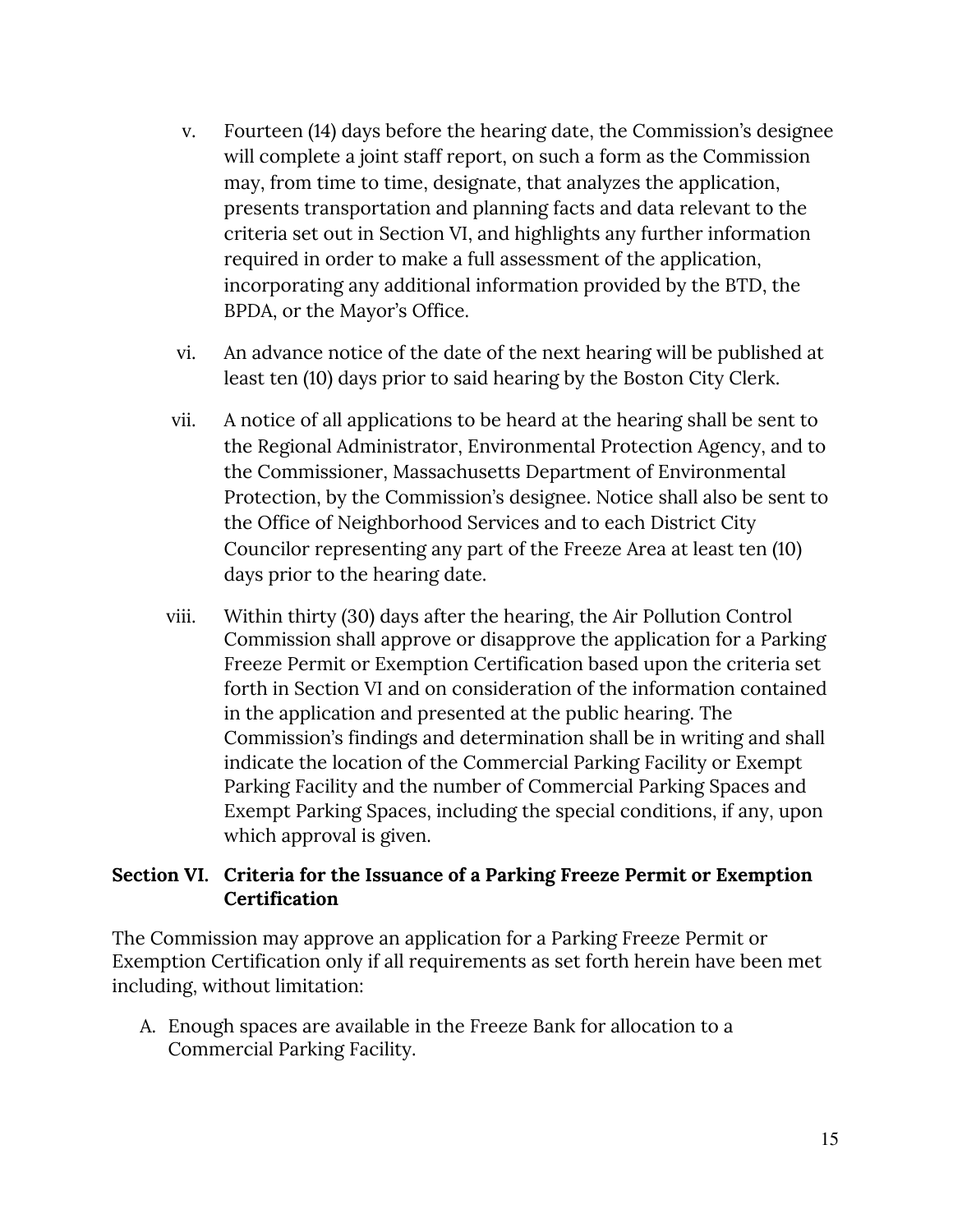- B. The proposed Parking Facility is currently and shall remain in compliance with all local, state, and federal permit requirements and applicable laws, including these Procedures and Criteria and any Parking Freeze Permit or Exemption Certification issued hereunder.
- C. The proposed Parking Facility will be consistent with the following transportation planning objectives:
	- i. it will not add off-street parking in an area that is already adequately served by existing Commercial Parking Facilities or that has adequate transit access;
	- ii. it will not contribute significantly to traffic flows during peak traffic periods;
	- iii. it is located and designed so that the surrounding sidewalks and streets are sufficient to accommodate pedestrians and vehicular movements;
	- iv. it directly serves development in the surrounding area; and
	- v. its design, including height, bulk, ground floor use, and landscaping, is in accordance with, and consistent with, architectural and land use patterns in the surrounding area and is itself aesthetically pleasing.
- D. The proposed Parking Facility will be consistent with the requirements as adopted by the Commission, including not limited to the electric vehicle readiness policy, the off-street bicycle parking guidelines, parking ratios as established by the BTD, and any other sustainable mobility and travel demand management policies, as appropriate and as adopted at the time an application is filed with the Commission.
- E. That, should a Commercial Parking Facility include Exempt Parking Spaces, the Commercial Parking Facility is operated in a manner such that the general public is effectively excluded from parking in said Exempt Parking Spaces.

# **Section VII. Enforcement Proceedings**

The provisions of these Procedures and Criteria and of 40 CFR 52.1135, and the terms and conditions in the Parking Freeze Permits or Exemption Certifications issued hereunder, shall be enforced by the Commission or its designee by way of the provisions provided herein or by filing an action in a court of competent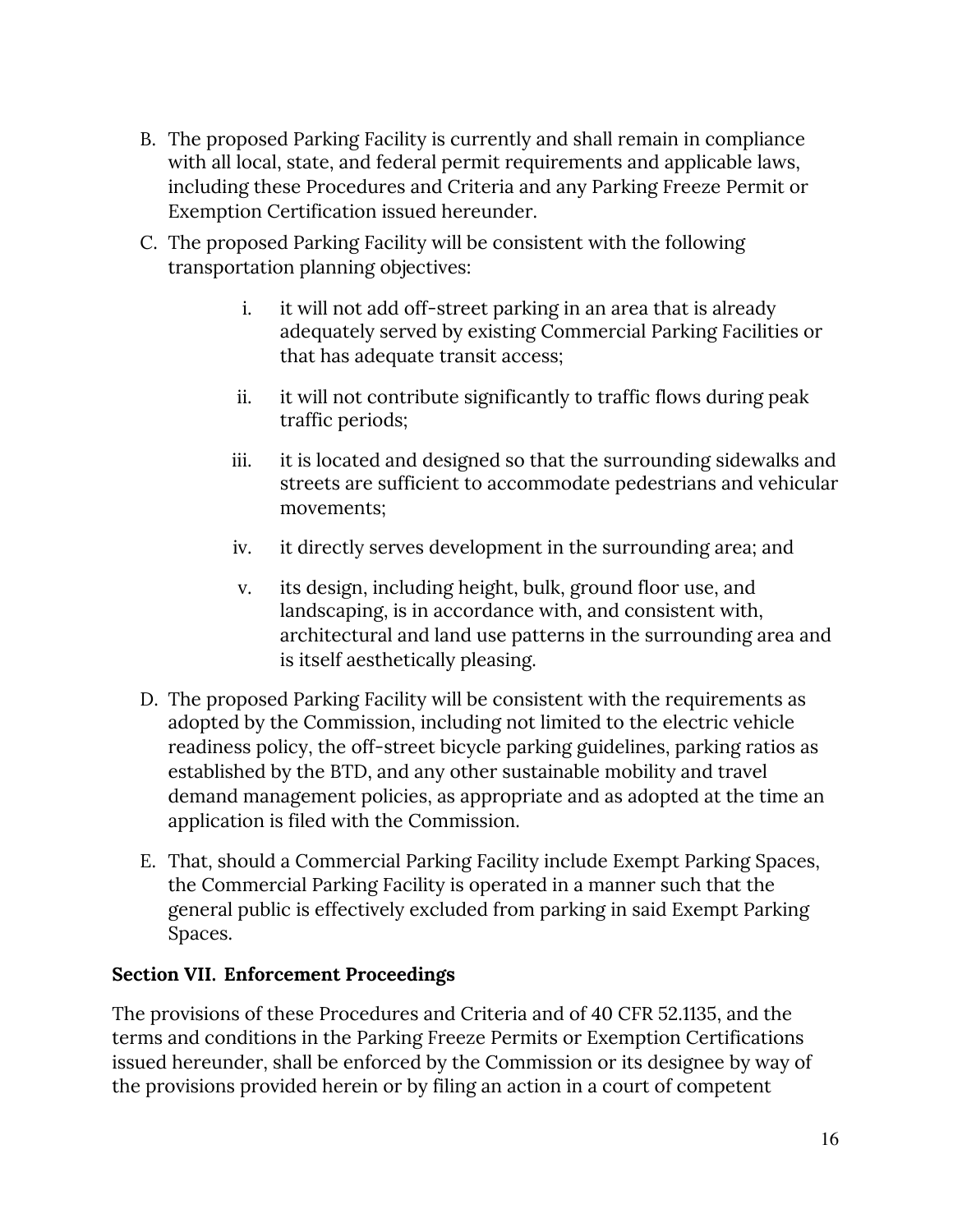jurisdiction in accordance with Massachusetts law. The Commission is not required to commence or complete the enforcement provisions provided herein prior to seeking enforcement by filing a court action.

The Commission or its designee may commence enforcement proceedings by issuing a Notice of Probable Violation (the "NOPV"), if the Commission or its designee has reason to believe that a violation of these Procedures and Criteria, of 40 CFR 52.1135, or of the terms and conditions of a Parking Freeze Permits or Exemption Certification has occurred or is continuing to occur. The NOPV shall state the factual basis for the allegation of a violation and the proposed remedial action to be taken by the person served (the "Respondent") if the Commission or its designee finds a violation. The NOPV shall state that the Respondent Must:

- A. reply in writing to the NOPV within fifteen (15) days from the date of the NOPV; and
- B. appear at an informal conference with the Commission or its designee on a designated day which is at least fifteen (15) days from the date of the NOPV.

The written reply must be filed with the Commission and must be signed by the Respondent or the Respondent's designee. It must include a complete statement of all relevant facts and authority, and a full description of the reasons that the Respondent disputes the violation(s) alleged in the NOPV. If the Respondent or his representative fails to file a written reply or to appear at the informal conference, the Respondent shall be deemed to have admitted the accuracy of the factual allegations and legal conclusions stated in the NOPV, and the Respondent shall be subject to the enforcement action proposed in the NOPV.

A hearing officer designated by the Commission shall conduct an informal review of the violation which shall consist of the informal conference and an analysis of the respondent's written reply.

At any informal conference, the Respondent shall have the right to be represented by an attorney or other person, and shall have the right to present relevant documents to the hearing officer. The hearing officer shall make available to the Respondent any evidence in the Commission's possession which indicates that the Respondent may have committed a violation, and the Respondent or his representative shall have the opportunity to rebut this evidence. However, this informal conference shall not be construed to be an adjudicatory proceeding as defined in M.G.L. Chapter 30A.

The hearing officer shall make a decision in writing. If the Respondent is not satisfied with the decision, he may request a hearing by the Commission, provided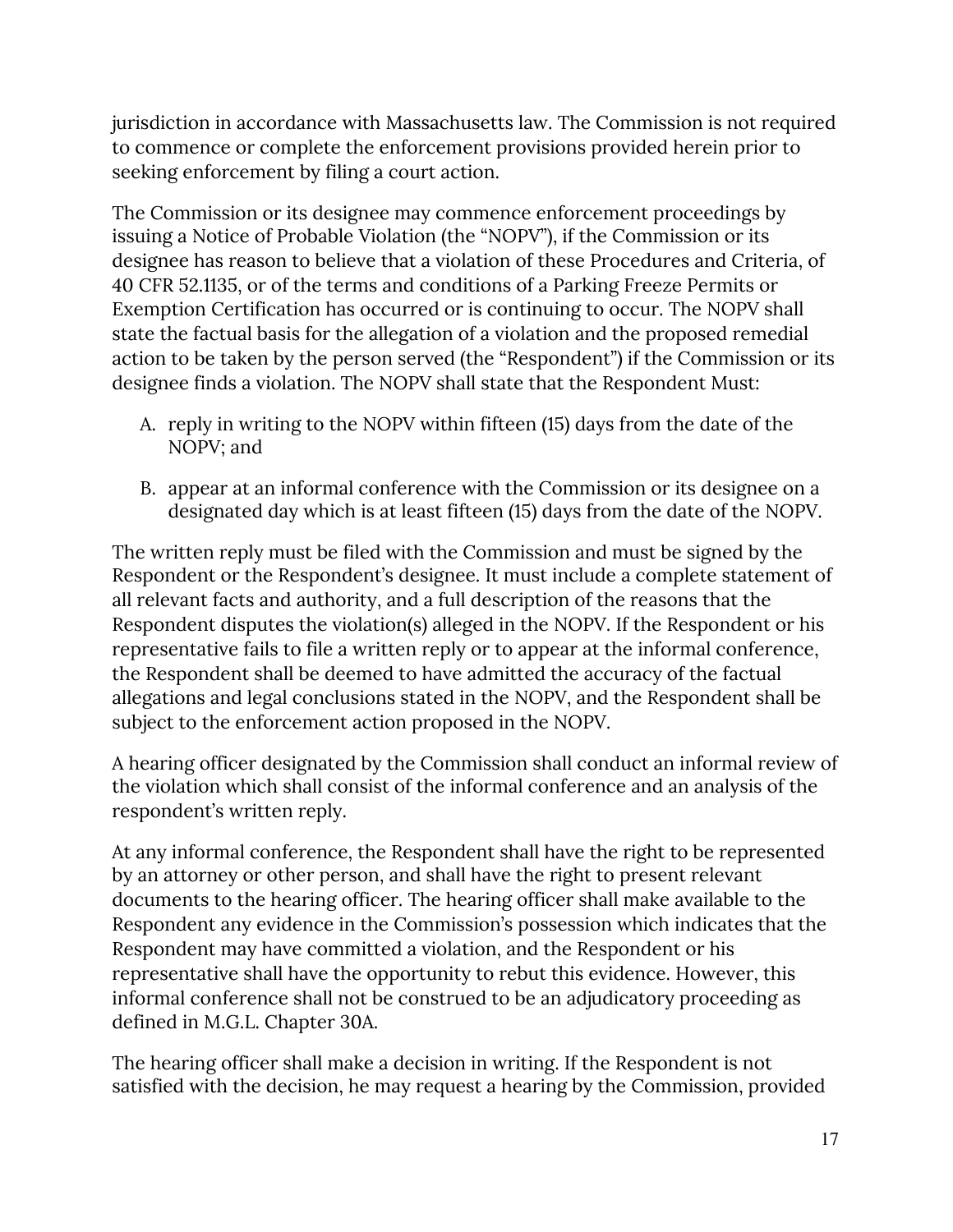that the Respondent makes such a request in writing within seven (7) calendar days of the date the decision is issued. Failure to request a hearing by the Commission will be considered an admission of the factual allegations and legal conclusion stated in the hearing officer's decision, and the Respondent shall be subject to the enforcement action proposed in the NOPV.

A hearing before the Commission shall be de novo. The notice provisions provided in Section V shall not apply. At the hearing, the Respondent may be represented by an attorney or other person. Pursuant to City of Boston Code, Ordinances 7-2, the Commission may require the production of records and documents and compel the attendance and testimony of witnesses before it.

If the Commission finds, after a hearing, that the Respondent has committed a violation, it may take appropriate enforcement action including, but not limited to, rescinding or modifying the Parking Freeze Permit or Exemption Certification, issuing a fine or initiating an enforcement proceeding in a court of competent jurisdiction. Parking Freeze Permits or Exemption Certifications may be suspended or revoked as set forth in this Section, provided, however, that where an alleged violation threatens the public health or welfare, Parking Freeze Permits or Exemption Certifications may be suspended or revoked prior to initiating the procedures herein.

Enforcement measures shall take into consideration the severity and frequency of the violation. Where enforcement includes the suspension or revocation of the Parking Freeze Permit or Exemption Certification, it shall be implemented in a progressive manner, as follows:

- A. the first violation may result in a suspension or revocation of a Parking Freeze Permit or Exemption Certification for not more than five (5) days;
- B. the second violation may result in a suspension or revocation of a Parking Freeze Permit or Exemption Certification for not more than ten (10) days;
- C. the third violation may result in a suspension or revocation of a Parking Freeze Permit or Exemption Certification for not more than fifteen (15) days.
- D. Further violations may result in the indefinite suspension or revocation of the Parking Freeze Permit or Exemption Certification.

Following or in addition to the suspension or revocation of a Parking Freeze Permit or Exemption Certification, or in response to a violation of the provisions of these Procedures and Criteria or of 40 CFR 52.1135, the Commission or its designee may undertake enforcement proceedings pursuant to M.G.L. Chapter 111, § 31C, which states violations may be punishable: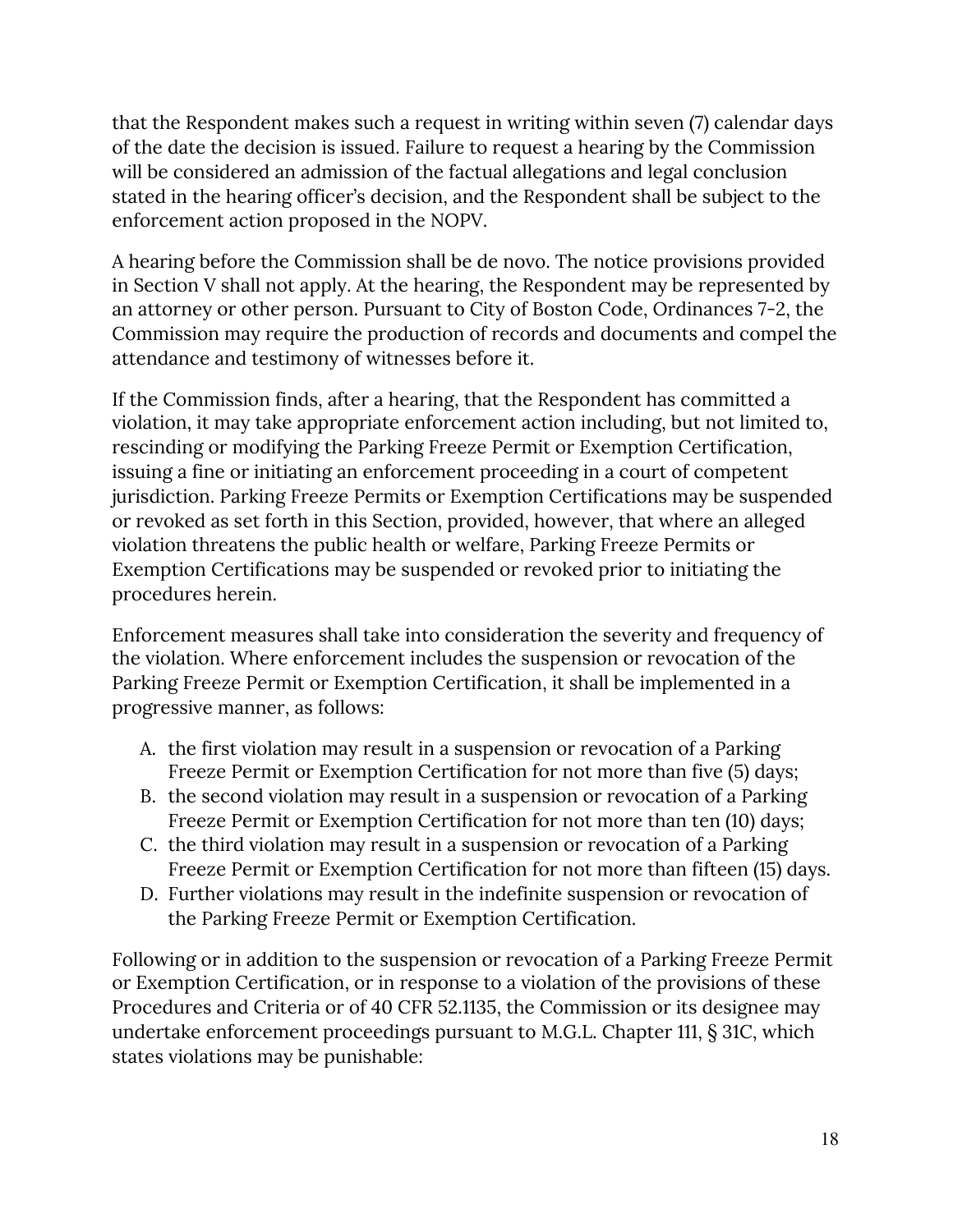- A. for the first offense, by a fine of not less than one thousand (\$1,000) nor more than five thousand dollars (\$5,000), and
- B. for a subsequent offense, by a fine of not less than five thousand (\$5,000) nor more than ten thousand dollars (\$10,000).

For the purpose of this Section, each day and part thereof on which a violation of such an order, rule, or regulation occurs, whether such violation be continuous or intermittent, shall be construed as a separate and succeeding offense. Additionally, for the purpose of this Section, each Parking Space in violation of such an order, rule, or regulation, whether such violation be continuous or intermittent, shall be construed as a separate and succeeding offense. In addition, upon authorization by the Department of Environmental Protection, the Commission may issue penalties pursuant to 310 CMR 7.52 and M.G.L. Chapter 111, § 142B.

If the Commission or its designee takes cognizance of a violation of the provisions herein, including the terms and conditions of the Parking Freeze Permits or Exemption Certification issued hereunder or of 40 CFR 52.1135, the Commission or its designee may, as an alternative to instituting criminal proceedings, utilize the procedures provided under M.G.L. Chapter 40, § 21D.

# **Section VIII. Amendments**

The Commission may, from time to time, amend these Procedures and Criteria by simple majority vote of a quorum of Commission members (a majority of members then in office) at a public hearing on the record. Such proposed amendments must be advertised in a newspaper of general circulation at least twenty-one (21) days in advance of the hearing date and a notice shall be posted with the Boston City Clerk.

Copies of the proposed amendments shall be made available to the public upon request. The Commission shall give the public an opportunity to be heard at the public hearing and shall consider testimony received in its deliberation on the proposed changes to the Procedures and Criteria. Upon adoption of any amendment, the revised version of the regulations shall be transmitted to the Massachusetts Department of Environmental Protection for approval and the U.S. Environmental Protection Agency Region 1 office in Boston.

## **Section IX. Severability**

The invalidity of any section or provision of these Procedures and Criteria shall not invalidate any other section or provision thereof, nor shall it invalidate any Parking Freeze Permit, Exemption Certification, approval, or determination which previously has been issued.

## **Section X. Effective Date**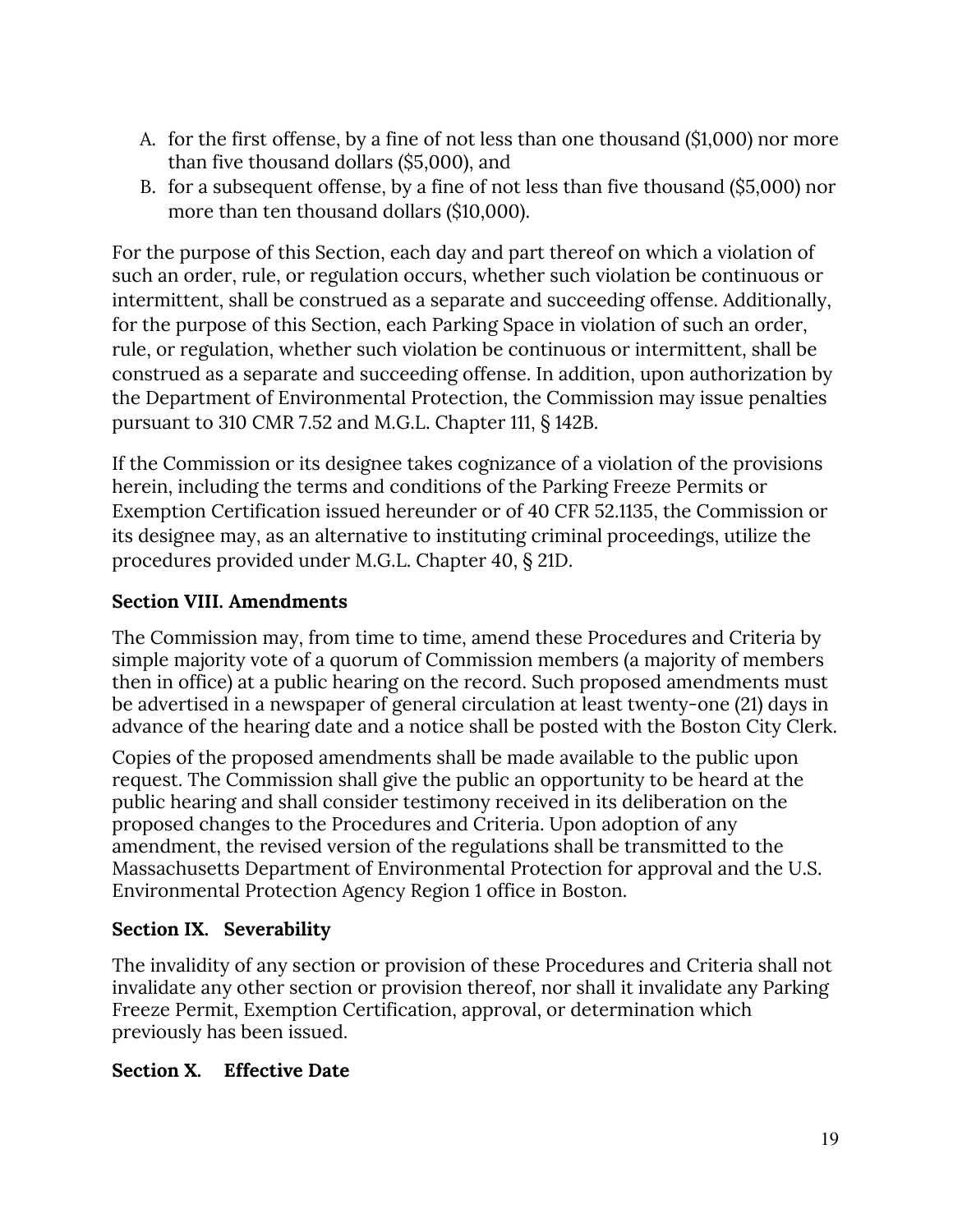These Procedures and Criteria shall take effect on January 1, 2021.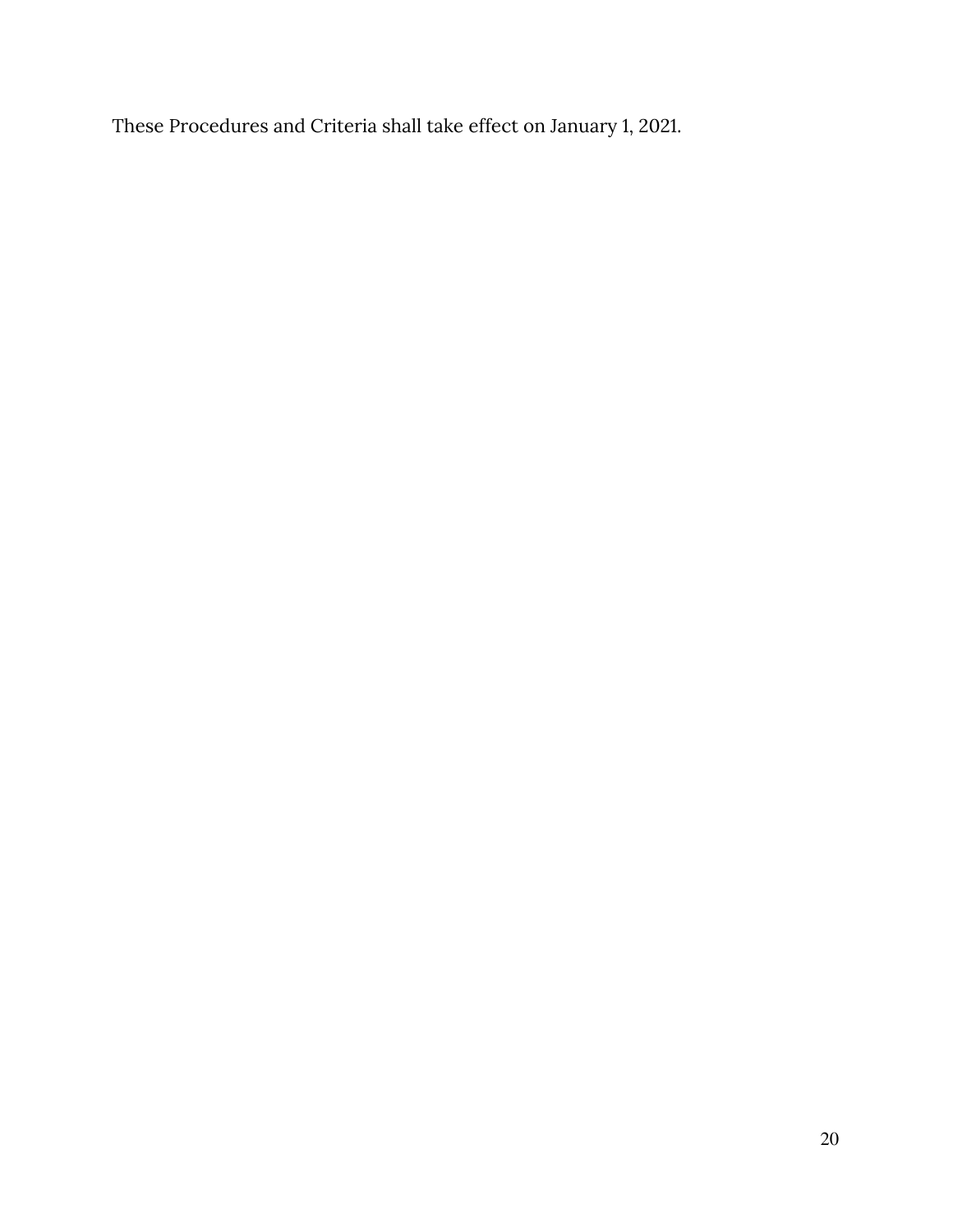# **Appendix A: Boston Proper**